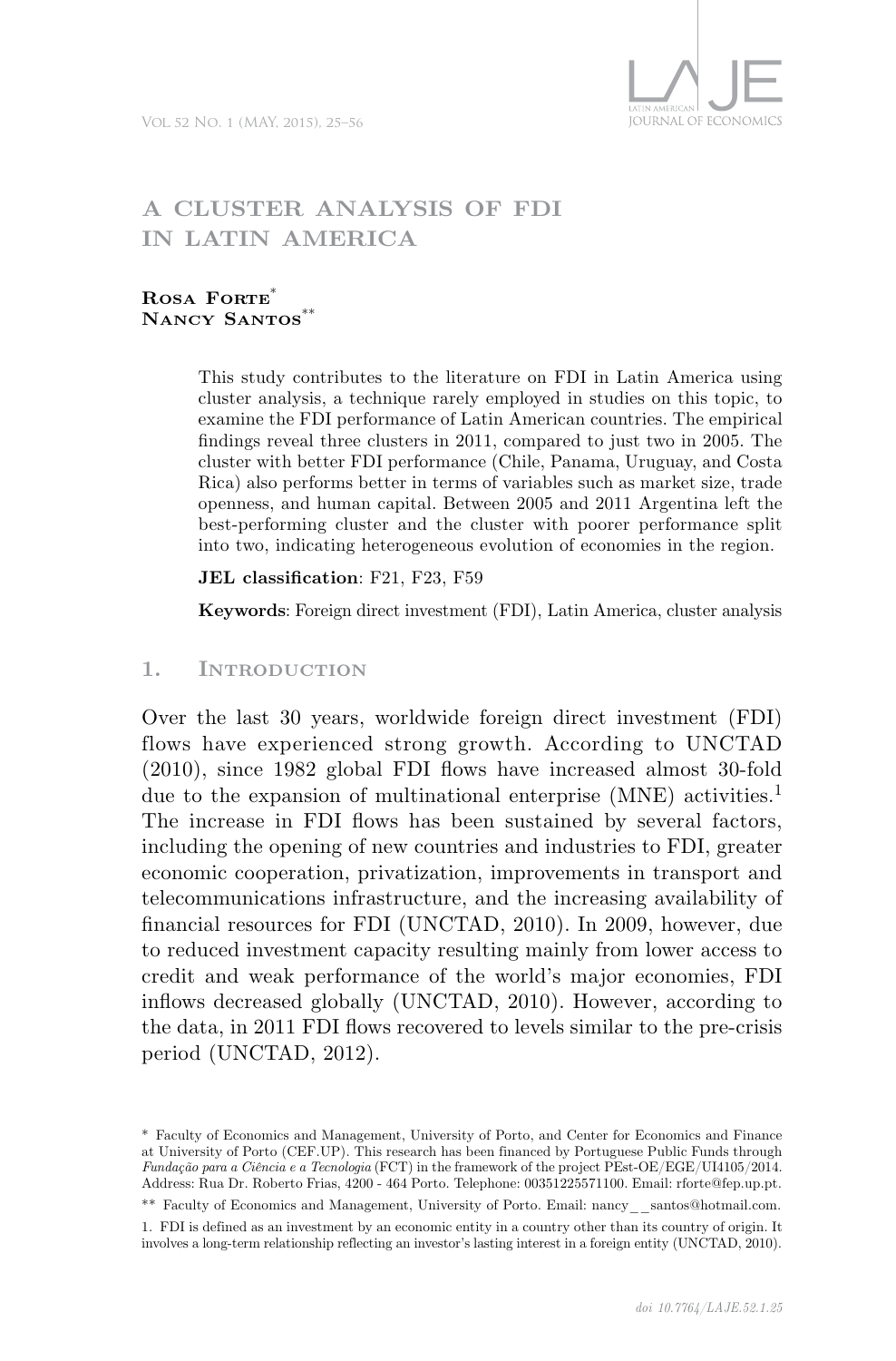The drop in FDI registered in 2009 did not affect all countries in the same way. In developed countries, particularly in North America and Europe, there was a reduction of these flows, while in developing countries, particularly in Latin America and Asia, there was growth (UNCTAD, 2010). This discrepancy has accentuated a trend in which developing economies have increased their importance as FDI recipients. In 1990, FDI inflows to Latin America accounted for 4% of the worldwide total; by 2011 this figure had reached 10%. Individually, however, countries have shown varying performance. According to data from the UNCTAD (2012) report on Latin America, in 2011 Brazil was the largest recipient of FDI in the region, followed by Mexico, Chile, Colombia, and Peru.

In this context, the aim of this study is to analyze the regional distribution of FDI flows in Latin America using cluster analysis to determine if there are homogeneous groups in the data. Therefore, it is important to ascertain the performance of each country and examine why countries differ in terms of attracting FDI. Our focus on this region is due to the fact that there are few studies about FDI in Latin America.

Although the body of literature on FDI is relatively large, we found that the number of articles focusing on Latin American countries is scarce. Some exceptions are Tuman and Emmert (1999), Treviño and Mixon (2004), Santana and Vieira (2005), Amal and Seabra (2007), Biglaiser and Saats (2010), Bucheli and Aguilera (2010), and Ramirez (2010), which address the determinants of FDI attraction to Latin America. This literature dates to prior to the 2008 crisis or uses data from before 2008; therefore, this study using more recent data may provide new evidence.

A country's ability to attract FDI is influenced by several factors closely related to its location advantages. Among these, according to Dunning and Lundan (2008), are the country's natural resources endowment, the quality and price of inputs, the existence of good infrastructure, market size, lack of trade barriers, an adequate legal and regulatory system, investment incentives, and institutional conditions favorable to multinational enterprises. Therefore, we conduct a review of the literature on the factors that explain the direction of FDI flows and complement this review with a cluster analysis to determine how FDI is distributed in Latin America. The countries under study are then divided into categories based on a set of variables directly related to the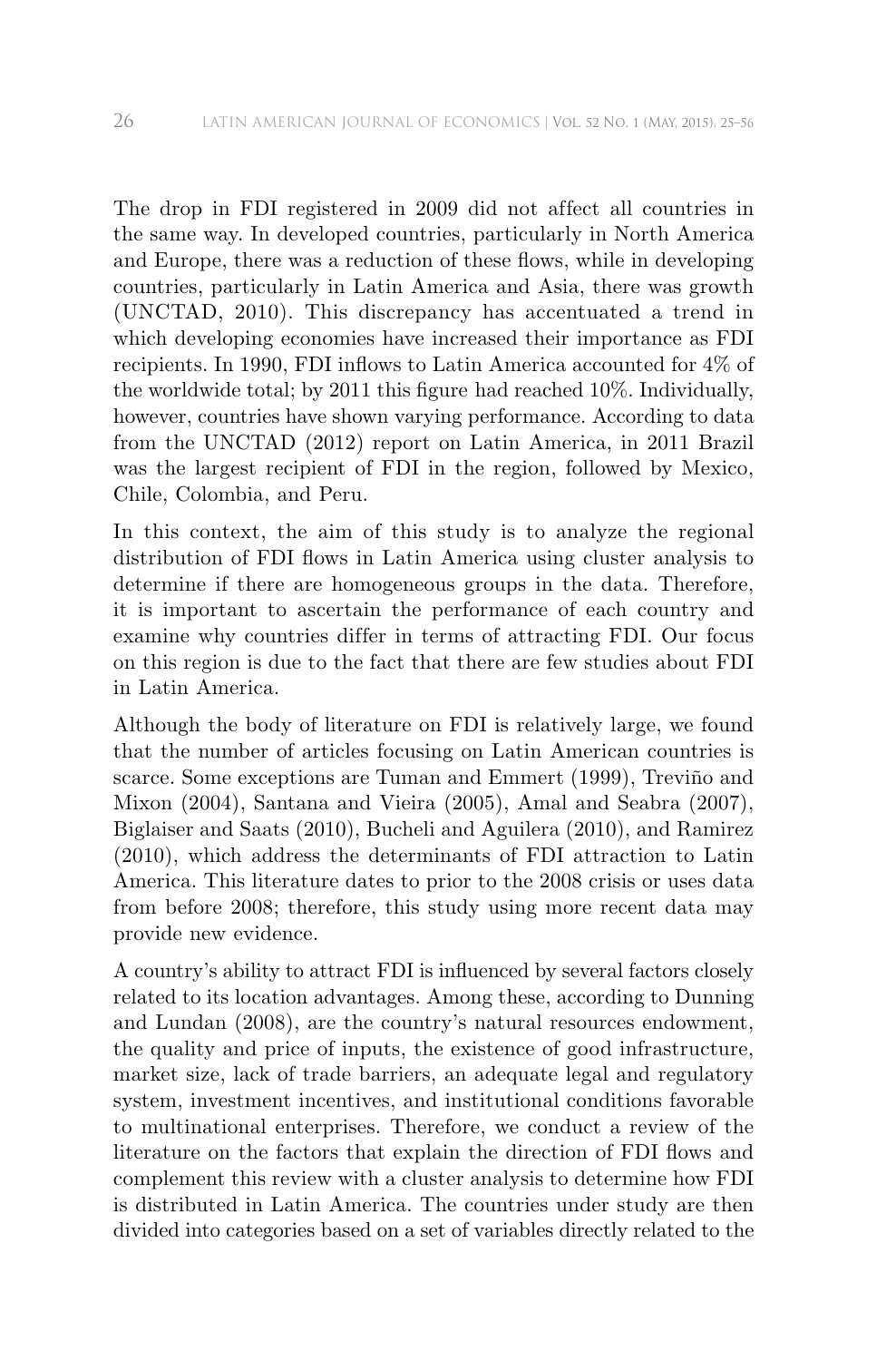determinants of FDI attraction, to find out if there are homogeneous groups in the data and classify countries according to their degree of attractiveness. Since there is little empirical evidence on the reasons why multinationals invest in Latin America, this study aims to contribute to knowledge about the determinants of FDI in this region.

The paper is organized as follows: In Section 2 we present a brief review of the literature on the leading location determinants of FDI. In Section 3 we present the methodology and a brief descriptive analysis of the variables (and their proxies) used in the empirical analysis. In Section 4 we present the empirical results obtained from the cluster analysis. Finally, Section 5 contains the main conclusions, limitations, and suggestions for future research.

### **2. The location of FDI: A literature review**

#### **2.1 Theoretical arguments**

The attractiveness of a country for FDI is strictly related to its location advantages, such as natural resource endowments, the prices and quality of inputs (e.g., labor, energy), infrastructure quality (particularly in terms of transport and communication), market size, lack of trade barriers (e.g., import tariffs), the legal and regulatory system (e.g., protection of property rights), investment incentives, and institutional conditions favorable to MNEs (Dunning and Lundan, 2008). Location advantages are one of three types of advantages reported by Dunning (1980) in his eclectic paradigm as being essential for firms when deciding where to engage in FDI. The other two types of advantages are ownership and internalization. Ownership advantages are directly related to the tangible and intangible assets (e.g., technological and financial capacity, organizational skills, corporate culture) that give MNEs an advantage over their competitors, allowing them to benefit from the location advantages offered by host countries (Dunning, 2001). Internalization advantages reflect the preference of MNEs to internalize (engage in FDI) where the benefits of performing internal operations are greater than employing a market solution (e.g., licensing to external entities) (Dunning, 2001).

Along the same lines, Brewer (1993) argues that factors such as market size and growth, labor availability and costs, inflation, external debt, and the balance of payments situation have always been considered the main indicators of the degree of attractiveness of a location for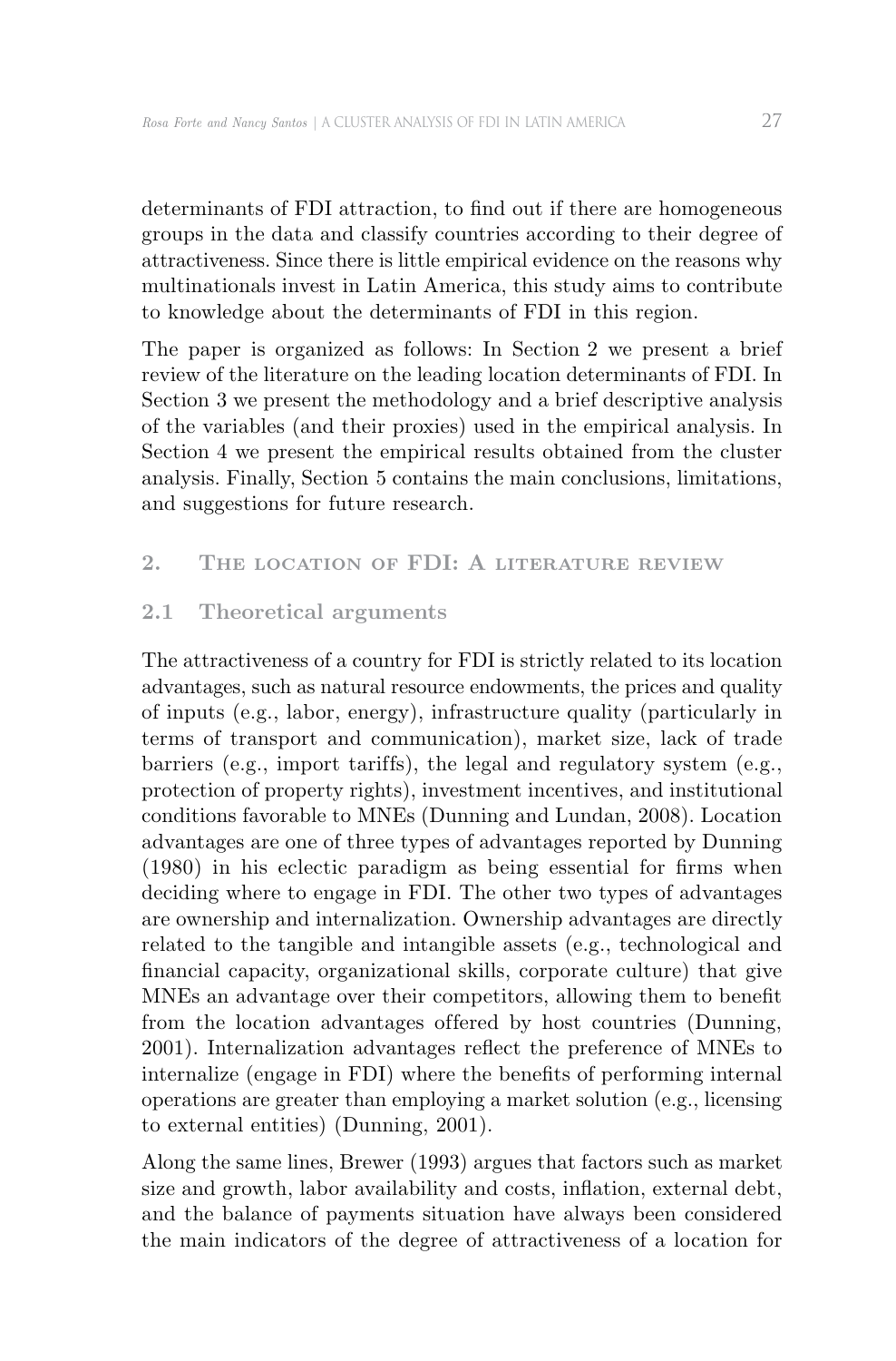investment projects and international trade. All of these factors reflect a country's macroeconomic conditions. Also, Nonnenberg and Mendonça (2005) consider that the competitive advantage of a particular location has been evaluated in terms of macroeconomic conditions in the existing literature. Table 1 summarizes the main FDI location determinants frequently referred to in the literature and their expected relationship with FDI.<sup>2</sup>

| FDI determinant                                             | Expected relationship<br>with FDI |
|-------------------------------------------------------------|-----------------------------------|
| Market size                                                 | $^{+}$                            |
| Market growth                                               | $^+$                              |
| Level of trade openness                                     | $^{+}$                            |
| Human capital                                               | $^{+}$                            |
| Production costs                                            |                                   |
| Infrastructure                                              | $^{+}$                            |
| Financial and fiscal incentives                             | $^{+}$                            |
| Economic stability                                          | $^{+}$                            |
| Corruption, political instability and institutional quality | $-$ / $+$                         |
| Resource endowments                                         | $^{+}$                            |
| Source: Authors.                                            |                                   |

**Table 1. FDI location determinants**

#### *Market size*

According to Bengoa and Sanchez-Robles (2003), the sunk cost of FDI leads multinational firms to invest in countries with larger market size in order to exploit economies of scale. In this way, countries with large markets reflect higher potential demand (Marr, 1997) and should attract more FDI inflows than smaller countries. Therefore, a positive relationship is expected between market size and FDI flows (Jensen, 2003; Janicki and Wunnava, 2004; Mohamed and Sidiropoulos, 2010; and Choong and Lam, 2010).

<sup>2.</sup> Note that according to Dunning and Lundan (2008) the relative importance of a location-specific determinant depends on the motive underlying multinationals' investment: access to internal and export markets (market-seeking FDI), access to natural resources and low-cost labor (natural resource-seeking FDI), taking advantage of differences in the availability and relative cost of production factors in different countries (efficiency-seeking FDI), and acquiring the assets of foreign firms in order to promote their own global competitiveness (strategic asset-seeking FDI).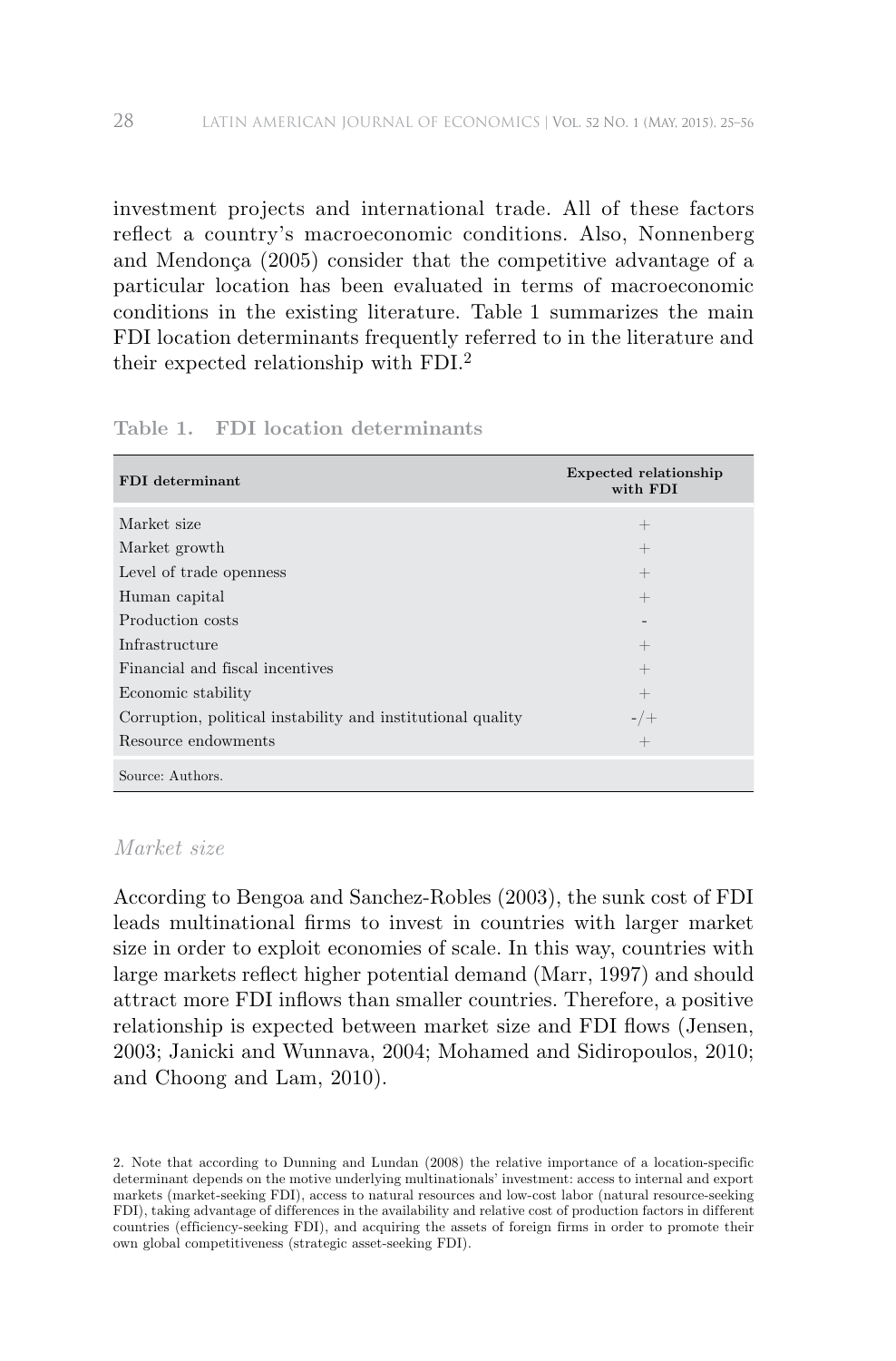### *Market growth*

Regarding market growth, a market with a higher growth rate is expected to receive higher FDI flows (Mohamed and Sidiropoulos, 2010). Multinational firms tend to invest in countries with higher growth performance insofar as they indicate a larger market potential for their products (Marr, 1997).

### *Level of trade openness*

According to Beven and Estrin (2004), FDI is encouraged if the host country has a liberal trade regime because multinational firms have a higher propensity to export. As Beven and Estrin (2004, p. 779) report, "Third-party countries may invest in host economies within customs unions to avoid tariffs on exports." Hence, a positive relationship between trade openness and FDI is expected.

#### *Human capital*

Concerning human capital, it has been argued in several studies (Brewer, 1993; Jensen, 2003; Nonnenberg and Mendonça, 2005; Choong and Lam, 2010) that a high level of human capital (or skilled labor) is an important and decisive determinant of FDI because education improves the productivity of the labor force and the propensity for technology use and innovation. Therefore, FDI and the level of human capital should be positively related.

#### *Production costs*

Another factor which is usually considered influential in terms of an MNE's decision to engage in FDI is production costs, particularly labor costs. MNEs seek locations where labor costs are lower to increase their competitiveness at the international and local levels (Bevan and Estrin, 2004). Since lower labor costs (measured by wages per worker) generate lower production costs, it is expected that countries with lower labor costs attract/receive more FDI (Dunning and Lundan, 2008).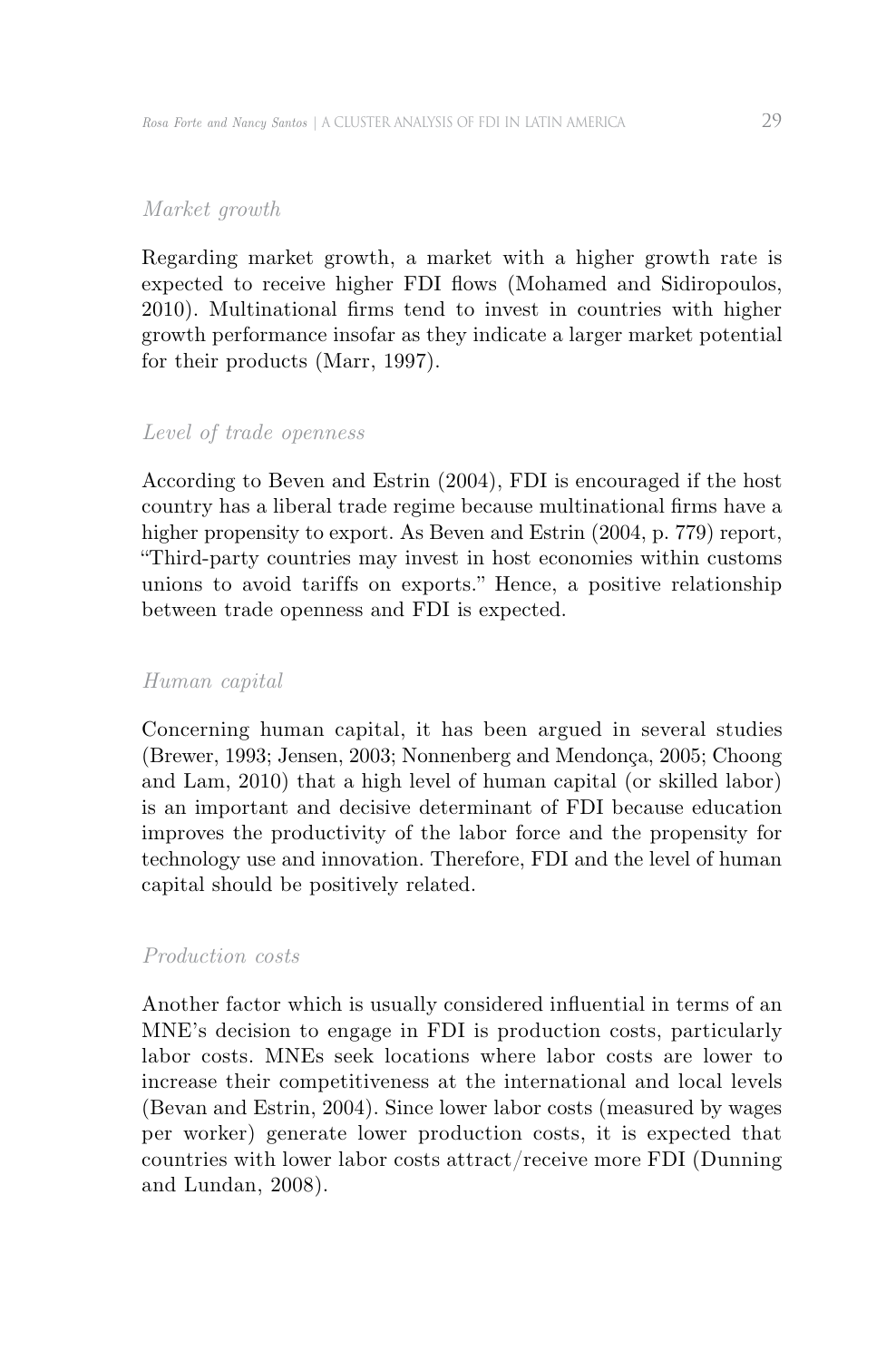## *Infrastructure*

According to Vijayakumar *et al*. (2010) and Mohamed and Sidiropoulos (2010), the presence of good infrastructure in a country attracts FDI flows. Poor infrastructure leads to higher transport costs and hampers the movement of goods, thereby af fecting firms' location decisions (Mlambo, 2005). It is expected, therefore, that quality of infrastructure and FDI are positively related.

### *Financial and fiscal incentives*

With regard to tax incentives, liberalization of taxes (tax reductions, subsidies and exemptions) in a host country is widely believed to create incentives for MNEs, since this translates into lower initial costs. In this way, a positive relationship with FDI is expected (Root and Ahmed, 1978).

### *Economic stability*

According to Cleeve (2008), a country with a stable economy (characterized by price stability, full employment and an adjusted balance of payments) will tend to attract more FDI flows. Macroeconomic uncertainty or instability leads to a higher perception of risk, negatively af fecting both domestic and foreign investment (Mlambo, 2005).

### *Corruption, political instability, and institutional quality*

According to Biglaiser and Staats (2010), political corruption tends to increase the cost of establishing a new plant and creates uncertainty about future payments required by the government. Thus, the existence of corruption will tend to reduce FDI inflows.

Regarding political stability, according to Pastor and Hilt (1993) the type of political system and considerations of economic and political risk may also influence FDI. The authors state that international investors are not attracted by authoritarian regimes. A democratic regime is viewed as providing greater benefits to investors because property rights are better protected than under an authoritarian regime, and are more likely to inspire investor confidence (Pastor and Hilt, 1993). Similarly, Jensen (2003) states that democratic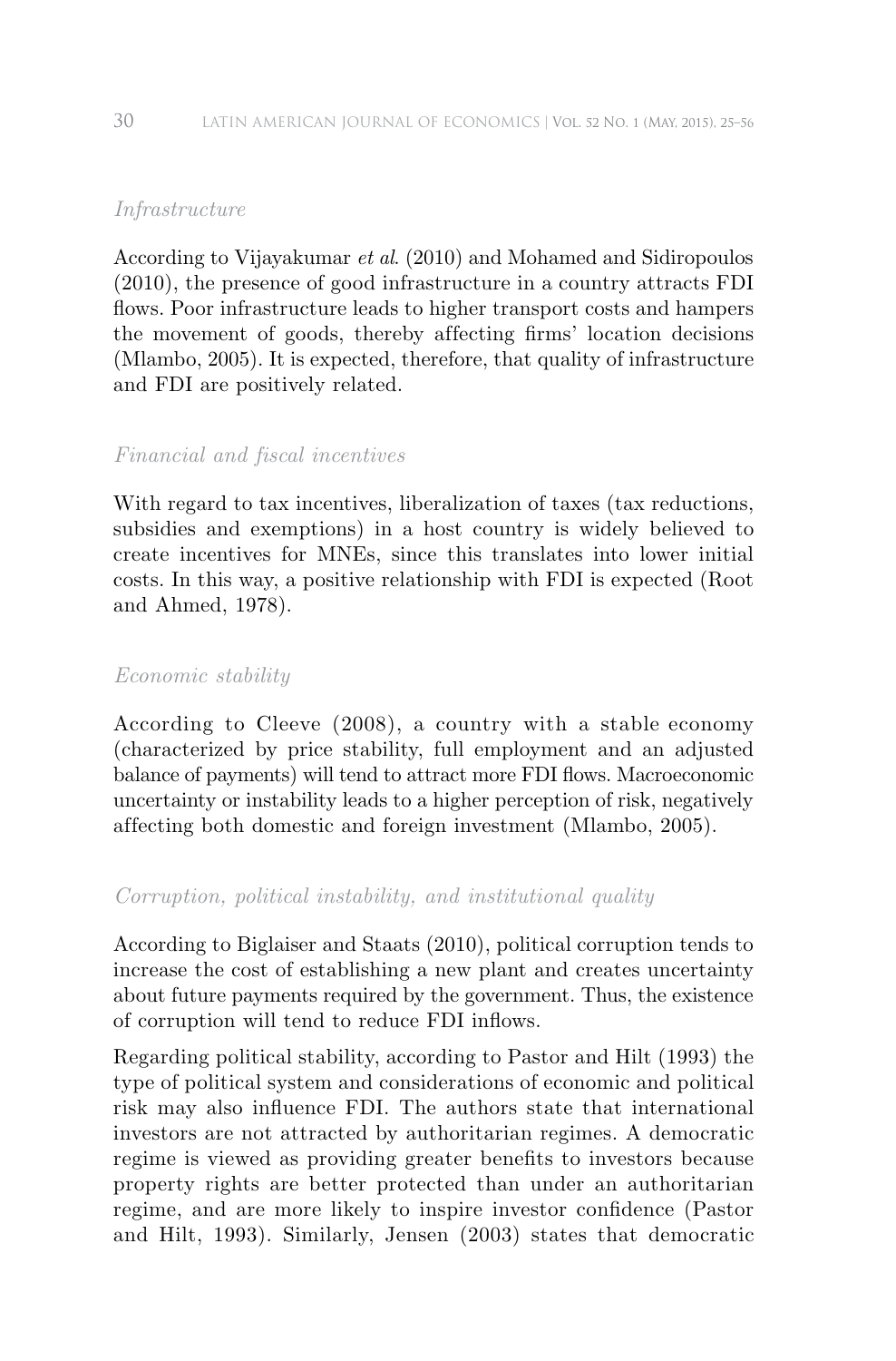institutions present advantages of credibility with respect to supplementary property rights, which, in turn, tend to reduce political risks for potential investors. In contrast, Oneal (1994) argues that authoritarian regimes have advantages over liberal regimes insofar as they install a stable investment climate for investors. Authoritarian regimes generally do not face electoral constraints and have the ability to repress any opposition, and in that sense they may offer advantages over democracies.

Treviño and Mixon (2004), in turn, emphasize the influence of institutions on the behavior and decision-making of MNEs. Their study highlights a macroeconomic approach and an institutional approach (examining political instability, institutional quality, and tax incentives, among others) to explain MNE investment in Latin America. Quoting DiMaggio and Powell (1991), Treviño and Mixon (2004) argue that managers of MNEs should be especially cognizant of the macroeconomic conditions in the host country as well as institutional conditions, given that MNEs have to respect the host country's institutional environment and understand the impact of macroeconomic policies and institutional reforms instituted there.

### *Resource endowments*

Finally, regarding resource endowments, according to Dunning and Lundan (2008), MNEs can increase their competitiveness by investing in locations that provide high-quality natural resources at a lower cost than the home country. As a result, we can expect a positive relationship between resource endowments and FDI.

## **2.2 Empirical findings**

Several empirical studies have analyzed location advantages in order to test the importance of the FDI location determinants identified previously.

According to Mohamed and Sidiropoulos (2010), a country with a larger market size and higher growth rates would be expected to receive higher FDI flows. Tuman and Emmert (1999), Bengoa and Sanchez-Robles (2003), Santana and Vieira (2005) and Ramirez (2010), focusing their research on Latin American countries, confirmed the expected relationship: They found a statistically significant positive relationship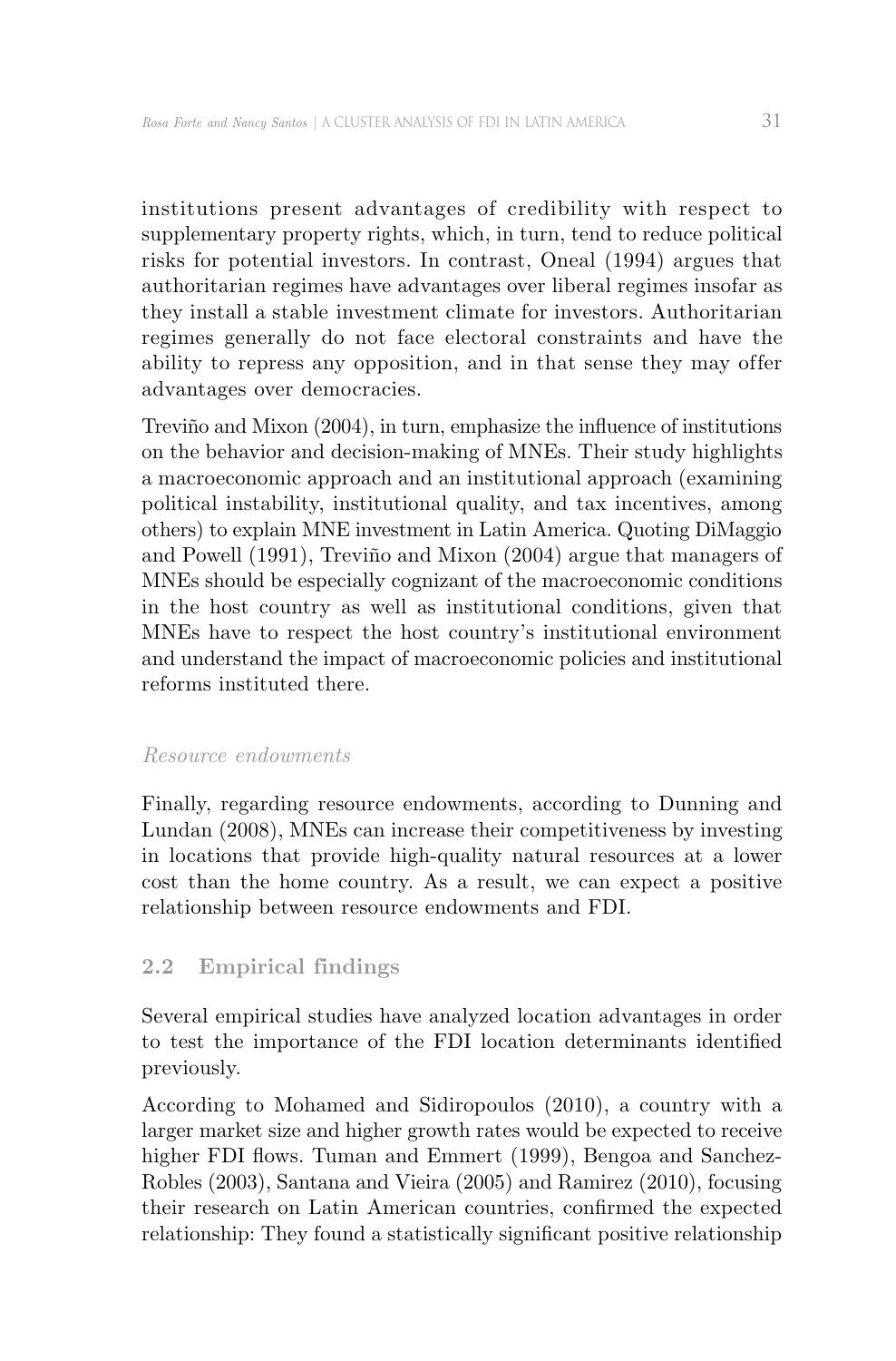between the size and growth of the market and FDI (market size is usually measured by gross domestic product (GDP), GDP per capita and the number of inhabitants, while growth is represented by the growth rate of real GDP).<sup>3</sup>

Theoretically, a positive relationship between trade openness and FDI is expected. The results of this indicator are not, however, free of ambiguity since among the set of countries characterized by a high degree of trade openness, as measured by the weight of foreign trade (exports and imports) in GDP, we find countries with poor results in terms of FDI (ECLAC, 2009). Santana and Vieira (2005), Benito *et al*. (2007) and Amal *et al*. (2010) conclude that FDI is positively correlated with trade liberalization in Latin America. However, Tuman and Emmert (1999) do not obtain the same result in their study, since this factor does not have a significant impact on Japanese FDI directed towards Latin America.

Foreign direct investment and human capital level should be positively related. Bengoa and Sanchez-Robles (2003) and Santana and Vieira (2005) point out that the human capital level shows a positive correlation with FDI in Latin America, especially when evidence of skilled labor is high. Measured using the secondary and primary school enrollment ratio, the effect obtained by Bengoa and Sanchez-Robles (2003) is positive. Additionally, Santana and Vieira (2005) use the enrollment rate in secondary education as a proxy for the human capital level and this variable appears with the expected signal (positive and significant) in determining FDI flows in Latin America.

According to Dunning and Lundan (2008), countries with lower labor costs (and thus lower production costs) are expected to attract more FDI. This effect was confirmed by Vijayakumar *et al.* (2010). However, other authors (e.g., Biswas, 2002) do not obtain clear results on the role of low labor costs in attracting FDI. None of the studies focusing on Latin America (e.g., Bengoa and Sanchez-Robles, 2003; Santana and

<sup>3.</sup> It is important to stress that these papers focus on various periods of analysis and include different countries in their respective samples. Tuman and Emmert (1999) use a pooled, cross-sectional, time-series data set (1979 to 1992) to develop a multivariate model that examines the impact of macroeconomic and political variables on Japanese FDI in 12 Latin America countries. Bengoa and Sanchez-Robles (2003) focus on the relationship between economic freedom, FDI and economic growth using panel data analysis for a sample of 18 Latin American countries covering 1970-1999. Santana and Vieira (2005) analyze the determinants for attracting FDI in 17 Latin America countries in the period 1970-2000. Finally, Ramirez (2010) estimates a pooled (fixed-effects) FDI investment function in an effort to identify the main economic and institutional determinants of FDI flows to nine Latin American countries during the 1980-2001 period.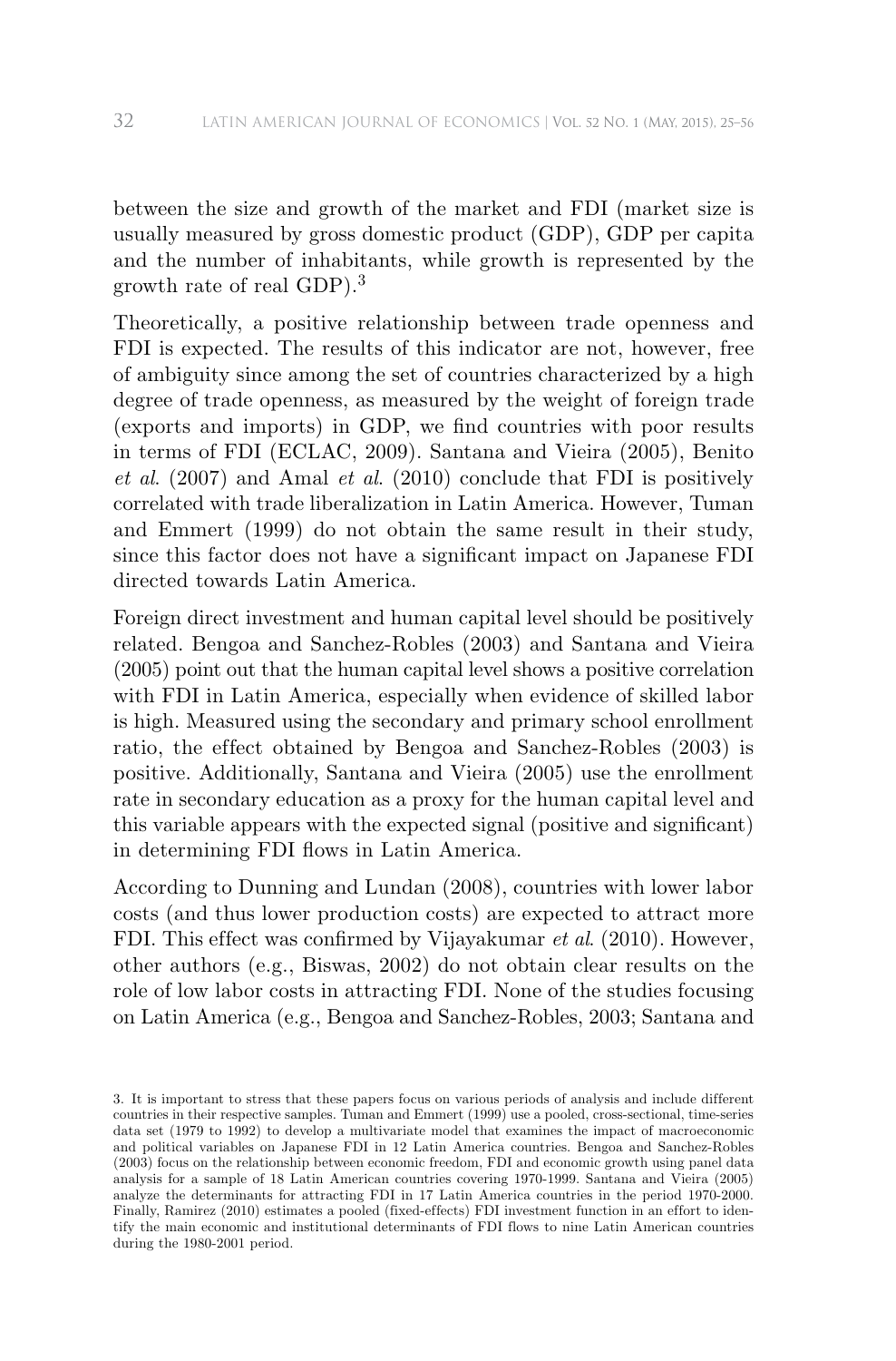Vieira, 2005; Amal *et al*., 2010; Biglaiser and Staats, 2010), include this variable as a determinant of FDI, with the exception of Tuman and Emmert (1999). These authors attempt to explain Japanese FDI in Latin America in the period 1972-1992 and include a variable for the annual exchange rate of the yen against other currencies in the 12 countries analyzed to examine the effects of production costs. However, the results obtained are not statistically significant.

Although quality of infrastructure and FDI should be positively related, the conclusions are not unanimous. Vijayakumar *et al*. (2010) find a positive and statistically significant relationship while Mohamed and Sidiropoulos (2010) find no statistical evidence for the influence of infrastructure in attracting FDI. Bengoa and Sanchez-Robles (2003) use the physical units of railways variable as a proxy for public investment. This may reflect the level of infrastructure, obtaining a positive correlation between this variable and FDI, but it is not significant.

As stated by Root and Ahmed (1978), a positive relationship between financial and fiscal incentives and FDI is expected. Of the studies analyzed, Cleeve (2008) uses financial and tax incentives as a determinant of FDI, seeking to ascertain to what extent they contribute to attracting FDI to Sub-Saharan Africa. To measure this variable the author uses three proxies: temporary tax exemptions, repatriation of profits, and tax concessions for specific sectors. However, the results are not conclusive, since Cleeve does not find a statistically significant relationship between the three variables and FDI for the sample of countries under study. Focusing on Latin America, Tuman and Emmert (1999) analyze the effects of government adjustment policies (which include reduced corporate tax rates and privatization of state enterprises) and conclude that economic adjustment policies have an important impact on FDI.

According to Mlambo (2005), macroeconomic stability promotes investment. Several indicators are used to assess a country's economic stability, but the inflation rate and exchange rate are the most common (Benito *et al*., 2007). Thus, high inflation rates and large fluctuations in those rates are a symptom of economic instability and may become an obstacle to FDI (Botrić and Škuflić, 2006**).** Economic freedom is also used to evaluate economic stability. Studies focusing on economic freedom in Latin American countries provide evidence of a positive effect in terms of attraction of FDI inflows. Using indicators from the Heritage Foundation and the Fraser Institute (both organizations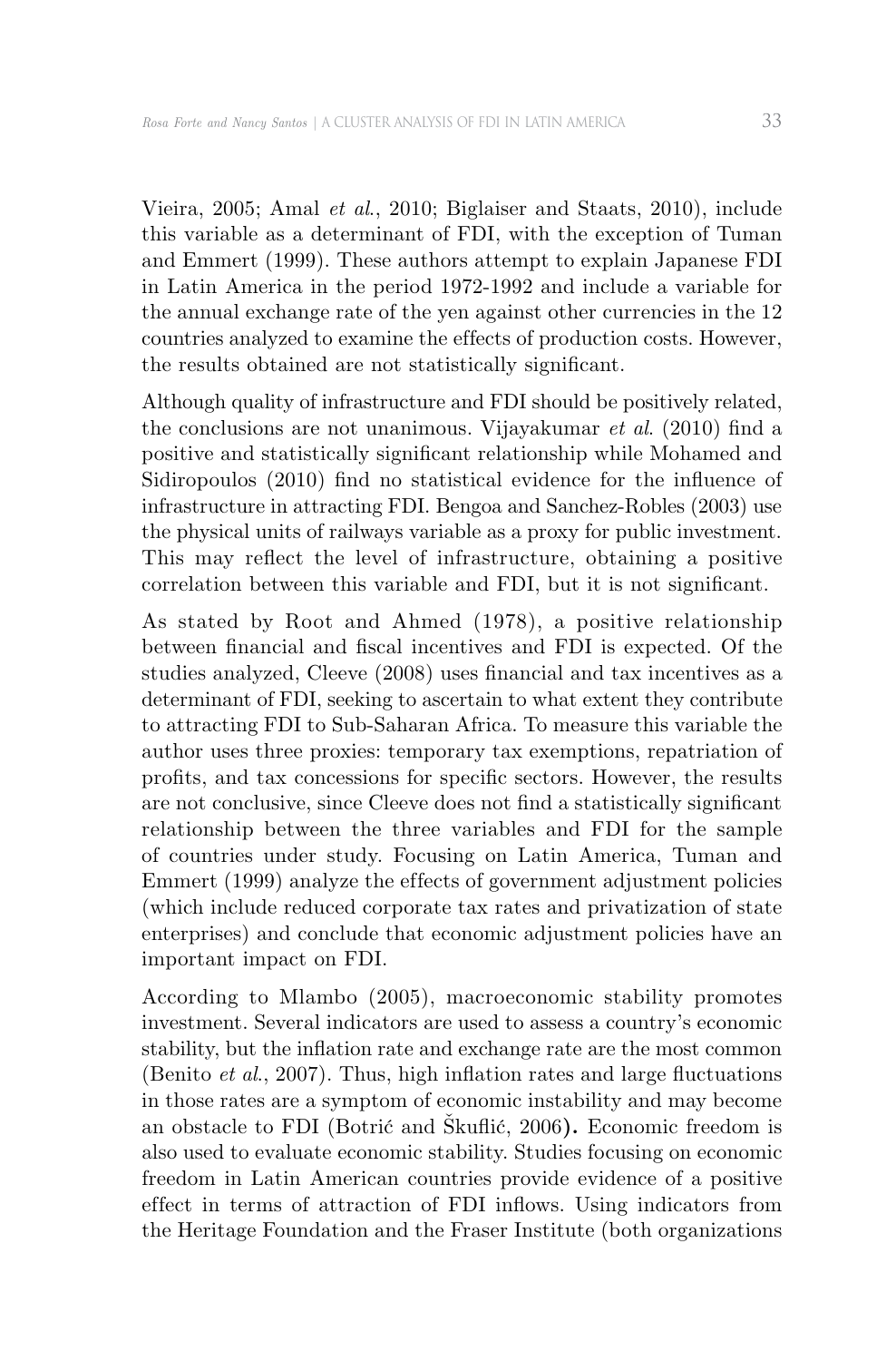evaluate characteristics such as the openness of the economy, government intervention, distortions in the economy and levels of corruption), Bengoa and Sanchez-Robles (2003) and Ramirez (2010) show that the level of economic freedom has a positive and significant effect on attracting FDI inflows. Amal *et al*. (2010) and Ramirez (2010) use the exchange rate to measure economic stability and conclude that its effect is debatable. A depreciation of the currency of the host country encourages multinationals to acquire assets in the country, leading to an increased flow of FDI to the host country. However, an appreciation of the host country's currency may prompt an increase in the purchasing power of citizens, which may also have a positive impact on FDI aimed at supplying the foreign market (market-seeking FDI). In regard to inflation, Bengoa and Sanchez-Robles (2003), Amal *et al*. (2010) and Benito *et al*. (2007) demonstrate that the rate of inflation negatively affects FDI in Latin America.

Harms and Ursprung (2002) test the popular hypothesis that multinational firms prefer to invest in countries where civil and political rights are not respected; their results do not support the hypothesis. On the contrary, they conclude that multinational firms seem to be attracted to countries in which individual freedoms are upheld. According to Biglaiser and Brown (2004), the preference for political stability remains an important factor for investment in Latin American countries. The investment risk related to the protection of property rights has a significant ef fect on attracting FDI to Latin America, together with the existence of a liberal government in the host country (Benito *et al.*, 2007). The differences in macroeconomic and institutional environments between countries are used by Treviño and Mixon (2004) to explain FDI flows to seven countries in Latin America (Argentina, Brazil, Chile, Colombia, Mexico, Peru, and Venezuela) over the period 1988-1999. The results indicate that the institutional environment dominates the macroeconomic environment as a determinant of FDI in Latin America. Since MNEs (who engage in FDI) must deal with the institutional environment of the host country, they undertake FDI in countries where the institutional distance between the home and host country is minimal. Amal and Seabra (2007), exploring the role of institutional variables as determinants of FDI in Latin America, obtain statistically significant coefficients with the expected sign.

Several empirical studies (Deichmann *et al*., 2003; Asiedu, 2006; Cheung and Qian, 2009; Ledyaeva, 2009, Mohamed and Sidiropoulos, 2010)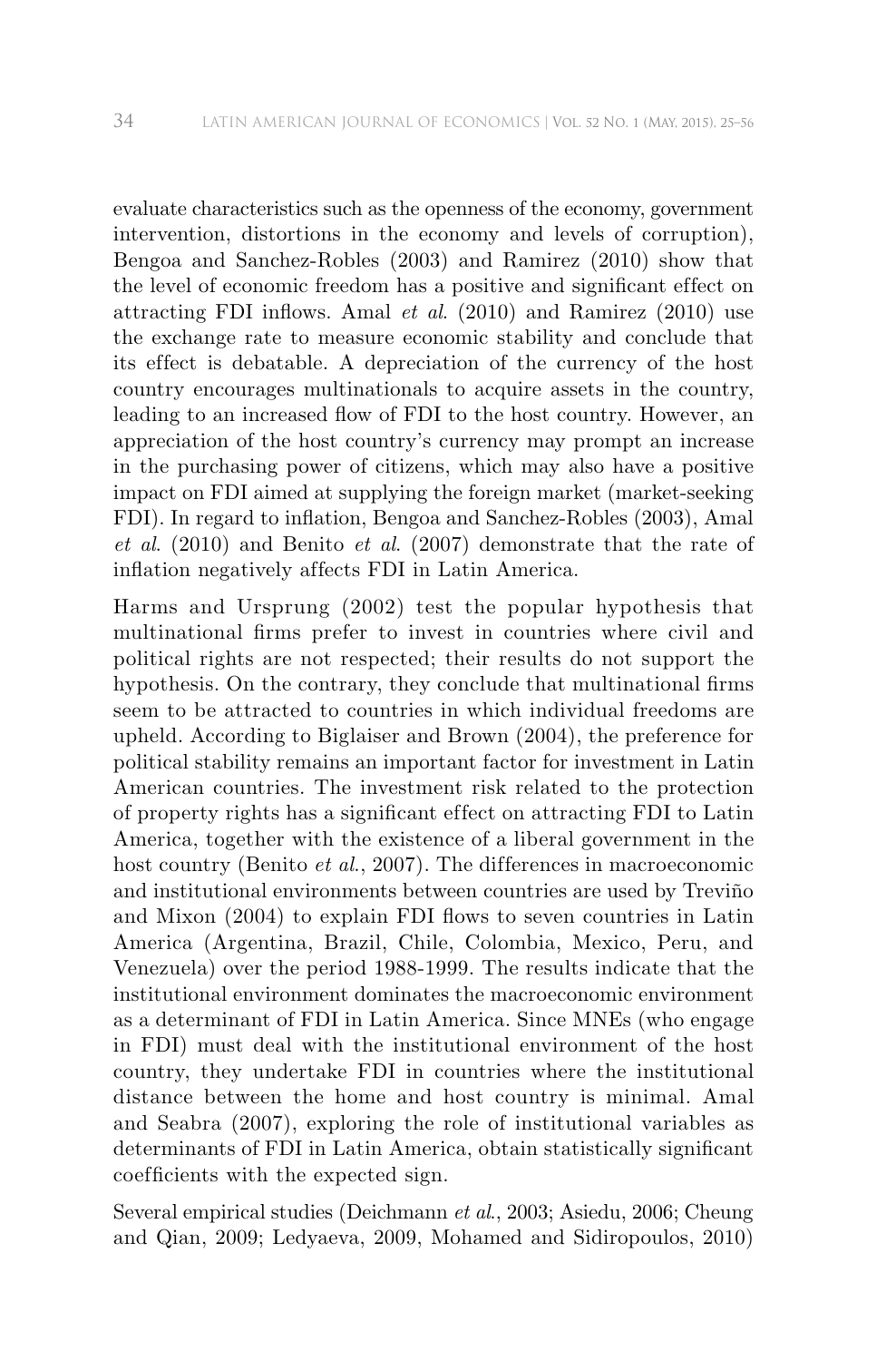confirm the expected positive relationship between resource endowment and FDI. None of the studies analyzing Latin America (e.g., Bengoa and Sanchez-Robles, 2003; Santana and Vieira, 2005; Amal *et al*., 2010; Biglaiser and Staats, 2010) include resource endowment as a determinant of FDI.

In sum, several empirical studies have been performed to identify the main determinants of attraction of FDI to a particular location. However, although these studies have focused on emerging markets (e.g., Brewer, 1993), developing countries (e.g., Root and Ahmed, 1978; Nonnenberg and Mendonca, 2005; Neumayer and Spess, 2005; Mohamed and Sidiropoulos, 2010), European transition economies (Bevan and Estrin, 2004) and BRICS4 (Vijayakumar *et al*. (2010), there have been relatively few studies on Latin America. Those that focus on Latin America identify several determinants of the flow of FDI to this region, including market size and growth, level of trade openness, human capital (education level), tax liberalization, and economic and political stability of the host country (although the latter factor reveals a certain ambiguity about the expected effect). As reported by Porzecanski and Gallagher (2007), there is unanimity among empirical studies on FDI in Latin America that the key determinants of FDI in the region are the (large) size and growth of the market, and a (low) level of inflation and debt (that is, macroeconomic stability). In this paper, our aim is to improve our knowledge about FDI in Latin America using cluster analysis, a technique rarely used in studies on this topic. Cluster analysis allows for grouping countries according to their similarities in terms of a set of variables directly related to FDI location determinants.

#### **3. Methodological approach**

#### **3.1 FDI in Latin America**

As stated by the International Monetary Fund (IMF, 1993, p. 86), "Direct investment is the category of international investment that reflects the objective of a resident entity in one economy obtaining a lasting interest in an enterprise resident in another economy. (…) The lasting interest implies the existence of a long-term relationship between the direct investor and the enterprise and a significant degree

<sup>4.</sup> Brazil, Russia, India, China, and South Africa.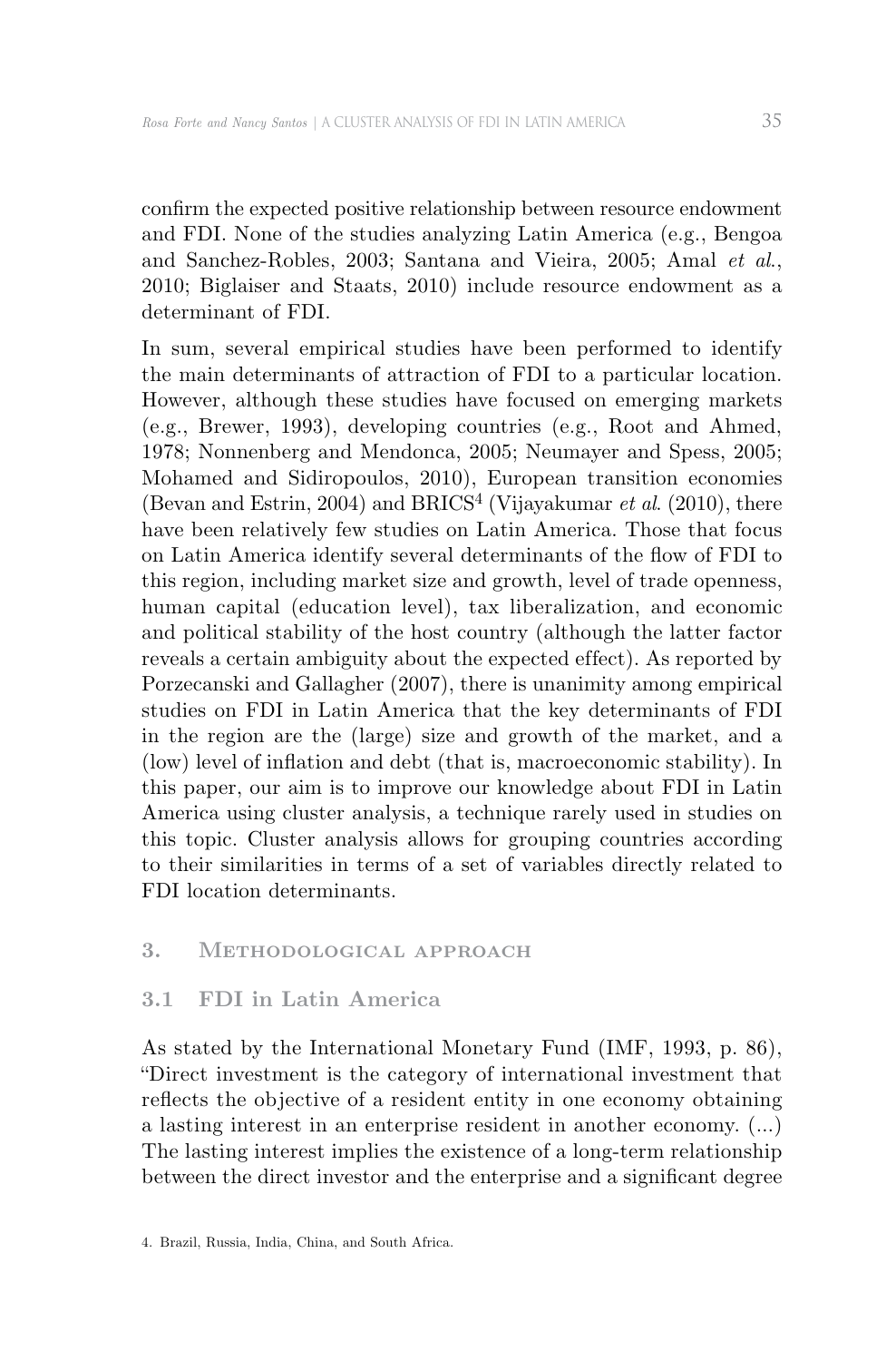of influence by the investor on the management of the enterprise*.*" Components of FDI include equity capital, reinvested earnings, and other capital associated with inter-company debt transactions.

Foreign direct investment is regarded as the type of capital flow that causes the fewest adverse effects in the host country (ECLAC, 2009). In the case of Latin America, FDI has been an important source of external financing for growth, reducing problems associated with the lack of domestic savings (Santana and Vieira, 2005). This region has also seen an increase in its importance as a recipient of FDI: In 1990 Latin America absorbed 4% of global FDI, while in 2011 it accounted for 10% (UNCTAD, 2012). When considered individually, however, the countries in Latin America perform very differently (Figure 1).

**Figure 1. FDI inflows to Latin America by host economy** *(% of total FDI to Latin America, average 2007 - 2011)*



Source: Authors' calculations, based on UNCTAD data.

To measure the performance of countries in this region, we compare each country's share of FDI inflows to total FDI flows to Latin America. We use the average for a five-year period, 2007-2011, to account for variations over the period analyzed since FDI flows can fluctuate significantly from year to year.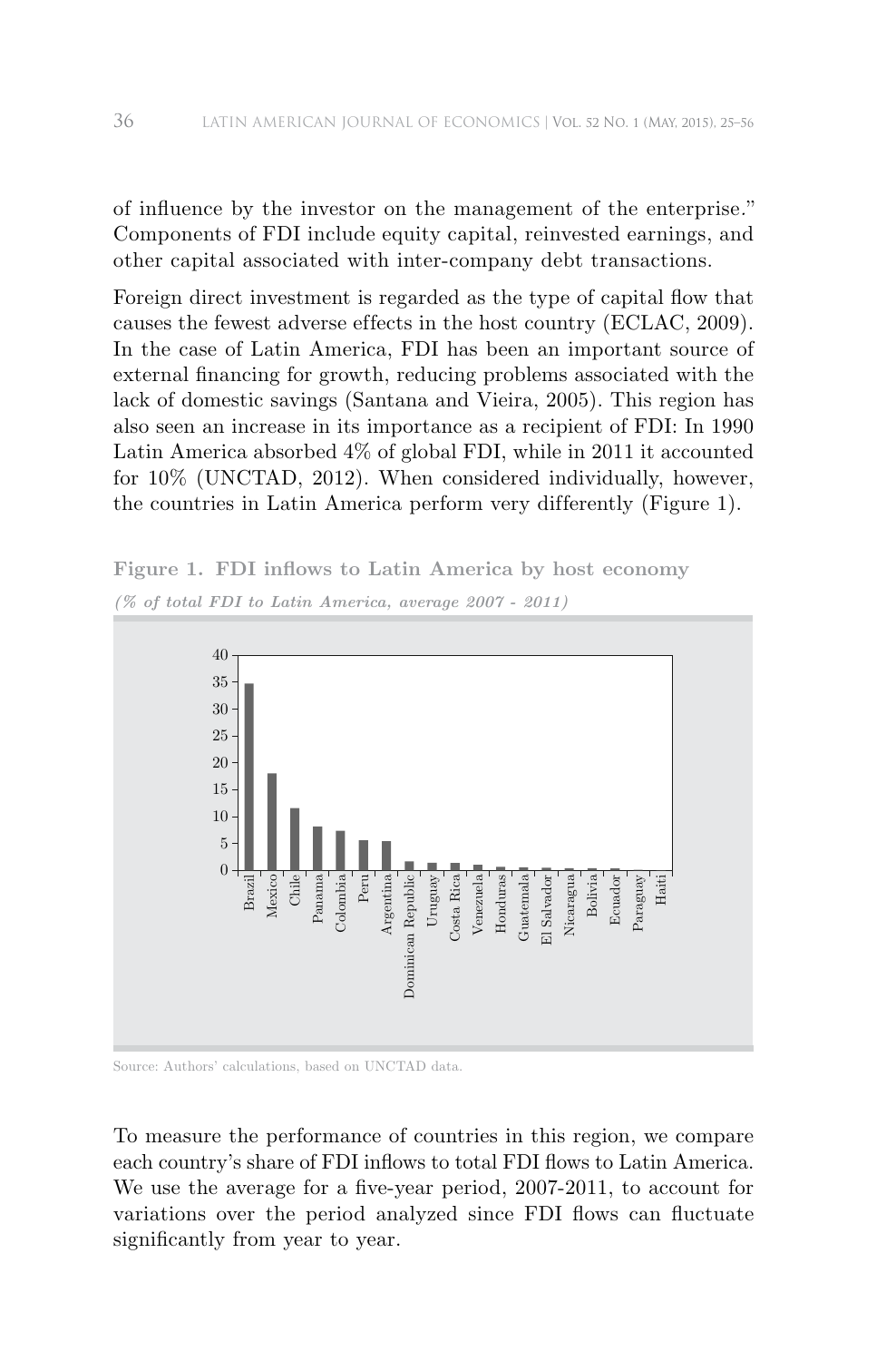Of the 19 countries in Latin America, we find that Brazil is the largest recipient of FDI, followed by Mexico, Chile, Panama, and Colombia.5 At the other end of the spectrum are Haiti, Paraguay, and Ecuador. Although intraregional investment is important—according to UNCTAD (2013a), about half of the investment in Chile in 2011 originated in the Latin American and Caribbean region, namely Brazil and Colombia—the United States is a major investor in the region, as about half of FDI in Mexico in 2011 originated in the U.S. (UNCTAD, 2013b).

A comparison of the share of FDI net inflows to GDP significantly changes the ranking of countries, but there is still a very uneven distribution: Panama is at the top of the list, followed by Nicaragua, Chile, and Honduras, while Ecuador appears at the bottom of the ranking (Figure 2).



**Figure 2. FDI, net inflows, 2011**

Source: Authors' calculations, based on World Bank data.

## It is clear that FDI is not distributed uniformly in the region, as just one country absorbs more than one-third of all FDI flows.

5. Cuba was not included in the study due to the lack of statistical information for most of the selected variables.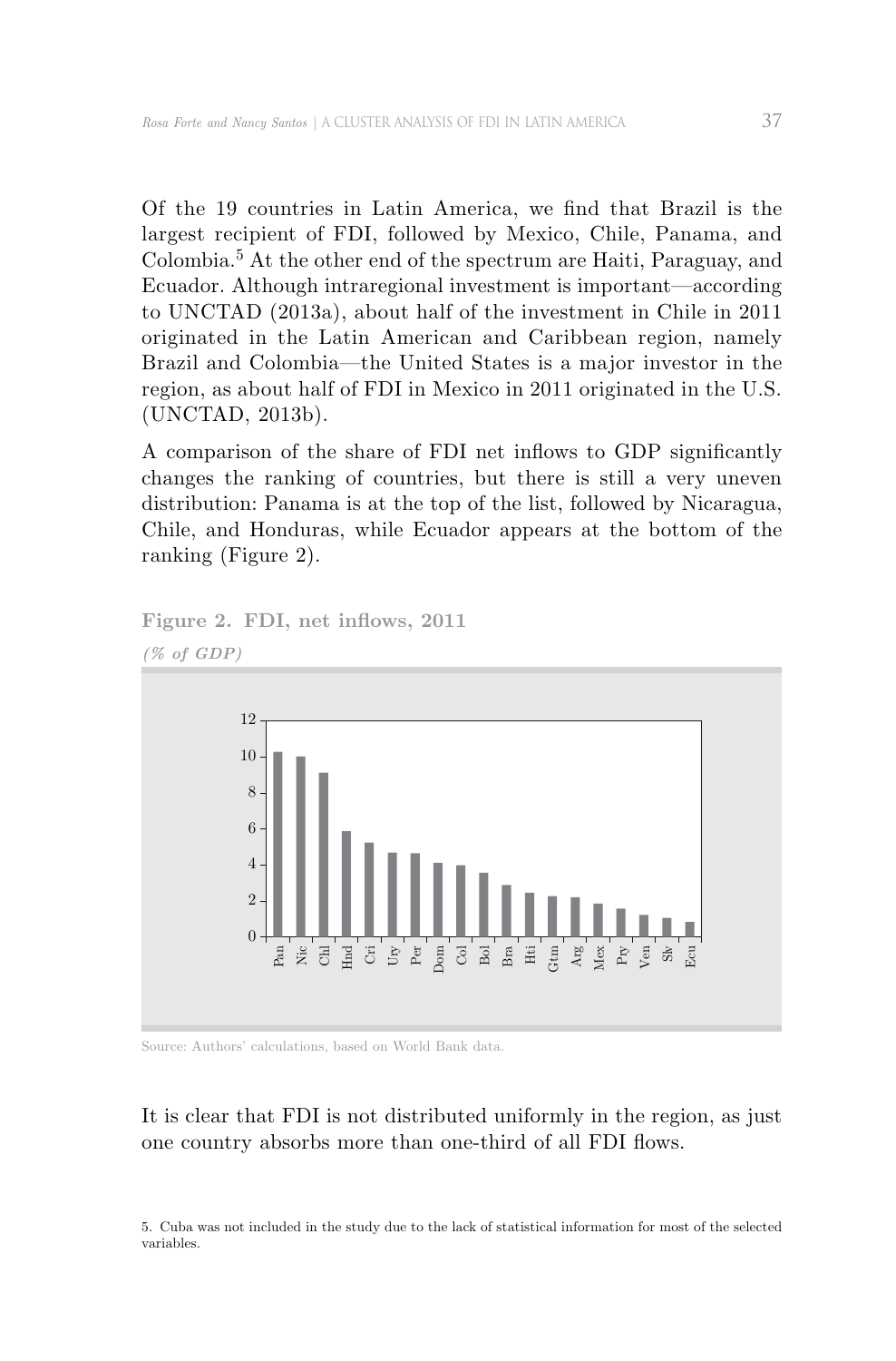Regarding the variables related to the determinants of attracting FDI identified in Section 2, similar to OECD (2012) we include a set of economic, social, and institutional variables that are indicative of a country's structural characteristics. Given the international dimension of our sample (19 countries in Latin America) we identify the variables associated with each factor, which may prove important in explaining the growth and direction of FDI flows in this region. The variables and their proxies that serve as the basis of this analysis are shown in Table 2, which also provides descriptive statistics of the data.

Since the aim of this study is to analyze the regional distribution of FDI and the characteristics of countries in each cluster in relation to FDI determinants, we use FDI net inflows as a percentage of GDP (because larger markets are expected to attract more FDI). Panama has the highest value at 10.3% and Ecuador has the lowest one  $(0.8\%)$ ; the average is 4.1%.

In regard to the remaining variables, starting with GDP per capita (the proxy used for market size, similar to Bengoa and Sanchez-Robles, 2003; Santana and Vieira, 2005; and Ramirez, 2010), we find an average of USD 6,879.80. Chile has the highest value (USD 14,501.20) and Haiti has the lowest value (USD 732.20). To measure market growth, we use the annual growth rate of real GDP as a proxy, following Tuman and Emmert (1999). The average value for the region is 5.5%, with Panama at the top of the ranking (10.6%) and El Salvador at the bottom (2.2%).

As for economic stability, we use the inflation rate as a proxy for this factor. High inflation rates are a classic symptom of a runaway economy in a country, both fiscally and monetarily, so the inflation rate is used to measure the level of economic instability (e.g., Nonnenberg and Mendonça, 2005). The average recorded for this variable is 7%. Venezuela has the highest value (24.5%) while Chile and Mexico have the lowest inflation (3%).

To measure the level of trade openness we use the weight of foreign trade (sum of exports and imports) in GDP, following Janicki and Wunnava (2004) and Benito *et al*. (2007). The highest value corresponds to Panama (168.2%) while Brazil has the lowest value (24.5%), and the average is 72.7%.

To measure the quality of infrastructure we use two proxies: the number of telephone lines per 100 inhabitants and the Logistics Performance Index. Given that this study focus mostly on developing countries, we understand, as did Mohamed and Sidiropoulos (2010), that the first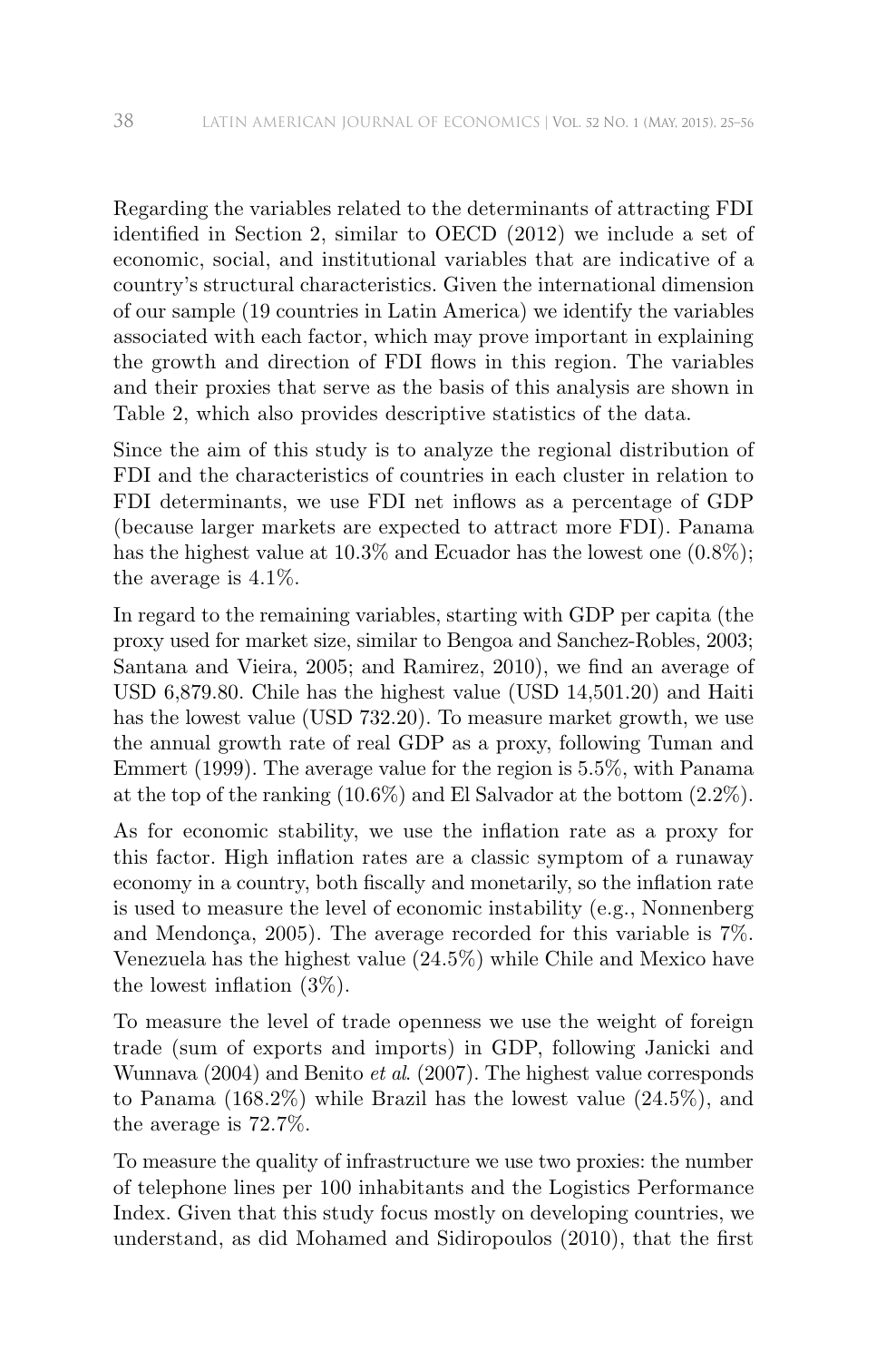| $\overline{}$                 |
|-------------------------------|
| ⌒                             |
| -                             |
|                               |
| ∸                             |
|                               |
| ģ<br>j                        |
| Ä                             |
| ∺<br>∺                        |
| نب                            |
|                               |
| ف                             |
| ē                             |
| Ĥ                             |
| ↩                             |
| ↩                             |
| ā                             |
|                               |
| ¢                             |
| ō                             |
|                               |
| U                             |
| ĽS                            |
| ö                             |
| 片                             |
| ದ                             |
| Á                             |
| ⊢<br>$\overline{\phantom{0}}$ |
| d                             |
| 느<br>Ï                        |
| ∺                             |
| ≒                             |
| ↻                             |
| ↩                             |
| ō                             |
| á                             |
|                               |
|                               |
| $\frac{0}{1}$                 |
|                               |
|                               |
| ರ                             |
|                               |
| ⊨                             |
|                               |
| 5<br>I<br>⊣                   |
| è.                            |
| Le                            |
|                               |
|                               |
| es                            |
|                               |
| ∸<br>ĥ                        |
| ⊆<br>j.                       |
| $\bar{\mathbb{E}}$            |
| ó                             |
| ï<br>⊱                        |
| ದ                             |
| ļ                             |
| ⋗                             |
|                               |
|                               |
|                               |
| è                             |
|                               |
|                               |
| ≌                             |
|                               |
| ò                             |
|                               |
|                               |
| $\vec{0}$<br>⊨                |

| Variables                | Proxy                                                                                                                                                                                                                                                                                | Minimum | Maximum   | Mean     | deviation<br>Std. |
|--------------------------|--------------------------------------------------------------------------------------------------------------------------------------------------------------------------------------------------------------------------------------------------------------------------------------|---------|-----------|----------|-------------------|
| ICH                      | FDI net inflows $(% \text{ of GDP})$                                                                                                                                                                                                                                                 | 0.83    | 10.29     | 4.11     | 2.93              |
| Market size              | GDP per capita, PPP (current international USD)                                                                                                                                                                                                                                      | 732.21  | 14,501.25 | 6,879.77 | 4,266.09          |
| Market growth            | GDP growth (annual $%$ )                                                                                                                                                                                                                                                             | 2.22    | 10.60     | 5.46     | 2.08              |
| Economic stability       | Inflation rate                                                                                                                                                                                                                                                                       | 2.97    | 24.52     | 6.96     | 4.74              |
| Level of trade openness  | $(X + M) / GDP$                                                                                                                                                                                                                                                                      | 24.50   | 168.20    | 72.69    | 32.26             |
|                          | Logistics Performance Index                                                                                                                                                                                                                                                          | 2.17    | 3.10      | 2.53     | 0.25              |
| Infrastructure           | Telephone lines (per 100 people)                                                                                                                                                                                                                                                     | 0.49    | 28.55     | 15.00    | 7.85              |
| Human capital            | Literacy rate, adult total ( $%$ of people ages 15 and above)                                                                                                                                                                                                                        | 49.00   | 98.60     | 88.65    | 11.53             |
| Production costs         | Minimum wage per month (USD)                                                                                                                                                                                                                                                         | 0.00    | 456.90    | 225.44   | 122.05            |
|                          | Control of Corruption Index                                                                                                                                                                                                                                                          | 7.00    | 91.00     | 42.26    | 23.69             |
| Institutional governance | Political Stability and Absence of Violence / Terrorism Index                                                                                                                                                                                                                        | 12.00   | $78.00$   | 37.37    | 18.24             |
|                          | Government Effectiveness Index                                                                                                                                                                                                                                                       | 2.00    | 86.00     | 43.10    | 21.54             |
| Fiscal incentives        | Total tax rate $(\%$ of profits)                                                                                                                                                                                                                                                     | 25.00   | 108.20    | 52.30    | 20.18             |
|                          | Source: Authors' calculations based on data from the World Bank and ECLAC (trade openness, inflation, and literacy rate) and Doing Business (minimum wage).<br>Note: All variables are from 2011 except the literacy rate and Logistics Performance Index data, which are from 2010. |         |           |          |                   |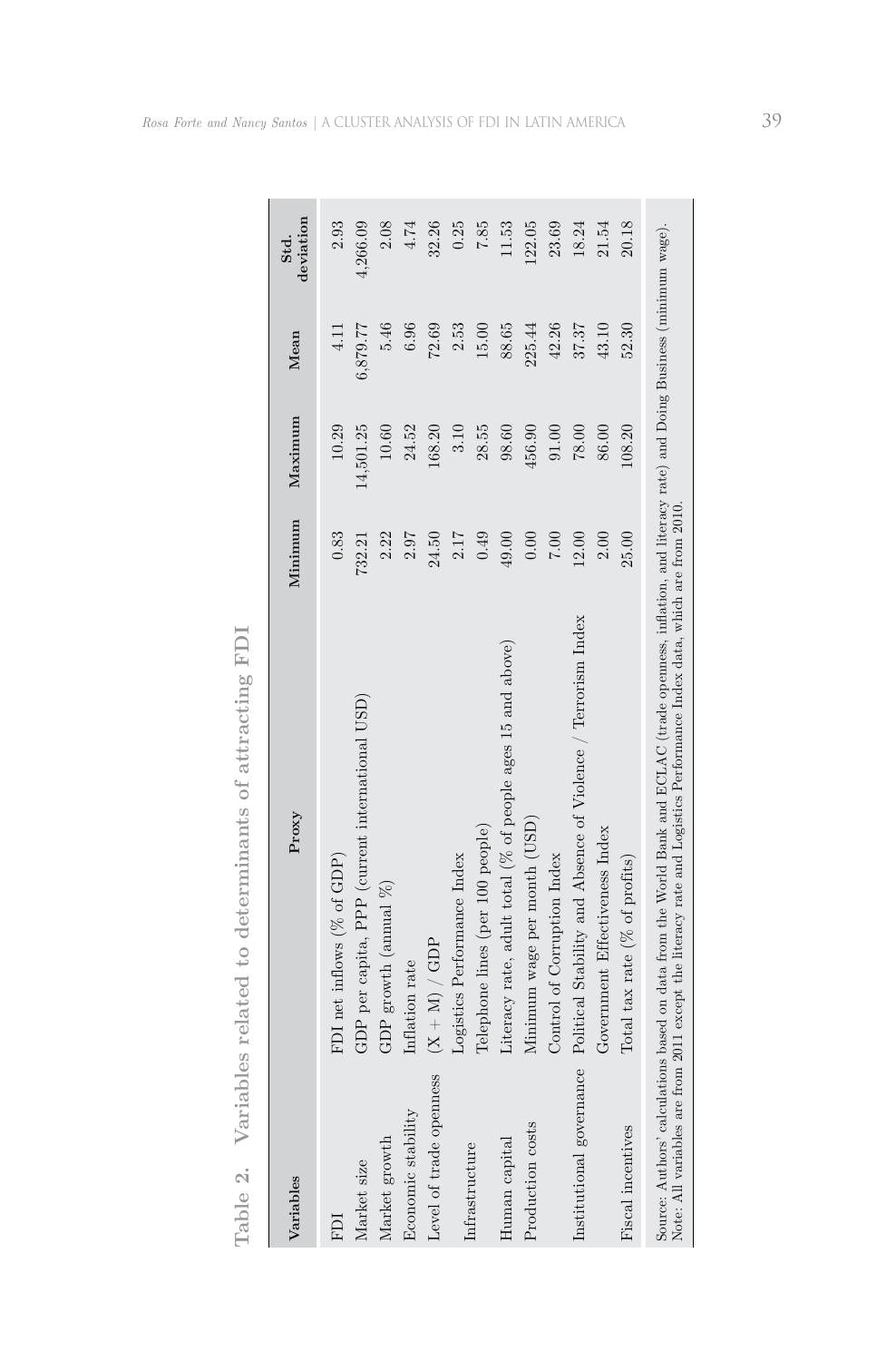proxy may better reflect the degree of development in this region. The average of this variable is 15, the highest value (28.5) corresponds to Uruguay and the lowest value (0.5) is obtained by Haiti. The Logistics Performance Index, meanwhile, is intended to measure the quality of trade and transport-related infrastructure, with values ranging from 1 to 5 (1=lowest, 5=highest). The average for the region is 2.5, with the highest value of 3.1 recorded for Brazil and the lowest value of 2.2 recorded for Haiti, Nicaragua, and Bolivia.

To measure the human capital level, we use the total literacy rate of adults (which corresponds to the percentage of people aged 15 years and above who can read and write) since it depicts the accumulated stock of human capital in the region (e.g., Tuman and Emmert, 1999). The literacy rate average is 88.7%. Note that Haiti registers the minimum value of 49% while Chile has the highest literacy rate (98.6%).

Concerning production costs, particularly labor costs, we used the minimum monthly wage (USD) obtained from Doing Business to measure this determinant. For this variable, with an average of USD 225.40, the highest value (USD 456.90) is obtained by Argentina while the minimum value (0) is obtained by Chile.

In terms of institutional governance, we used the three dimensions of governance included in the Worldwide Governance Indicator of the World Bank: the Control of Corruption Index, the Political Stability and Absence of Violence Index, and the Government Effectiveness Index.

The Control of Corruption Index measures "the extent to which public power is exercised for private gain, including both petty and grand forms of corruption, as well as 'capture' of the state by elites and private interests" (Kaufmann *et al*., 2007, p. 4). The range of this index is 0 to 100. A high (low) index represents low (high) perception of corruption. The average for this variable is 42.3, where Chile has the highest value at 91, indicating that it has a low perception of corruption, and Haiti has the lowest value of 7, evidencing a high perception of corruption.

The Political Stability and Absence of Violence Index measures "perceptions of the likelihood that the government will be destabilized or overthrown by unconstitutional or violent means, including domestic violence and terrorism" (Kaufmann *et al*., 2007, p. 3) and ranges from 0 (lowest) to 100 (highest). The Government Effectiveness Index reflects "the quality of public services, the quality of the civil service and the degree of its independence from political pressures, the quality of policy formulation and implementation, and the credibility of the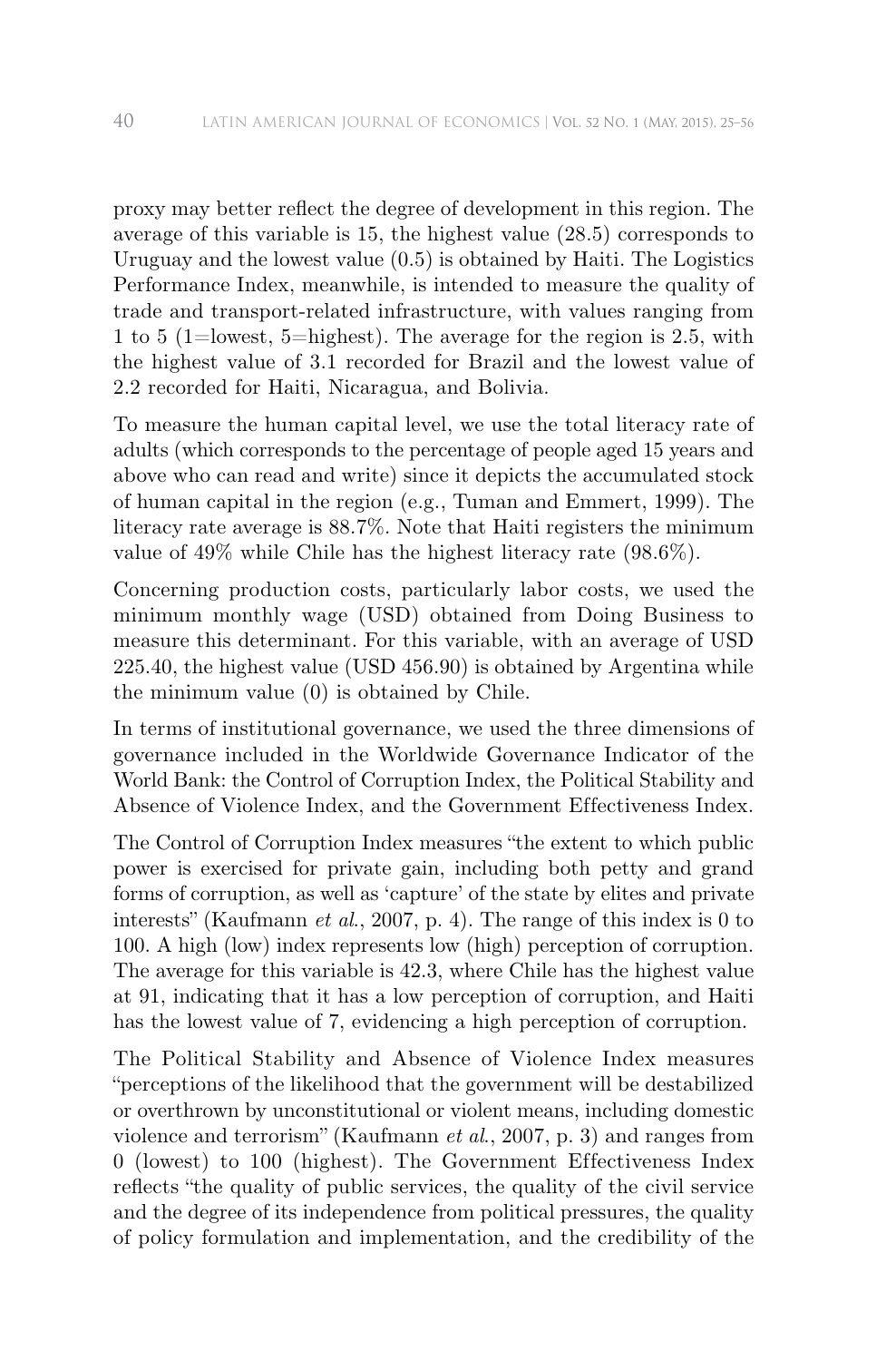government's commitment to such policies" (Kaufmann *et al*., 2007, p. 3) and ranges from 0 (lowest) to 100 (highest). These two indexes were also used by Benito *et al*. (2007) and Amal *et al*. (2010) as proxies for political stability in a country. The average for the Political Stability and Absence of Violence Index is 37.4: Uruguay has the highest value at 78, maintaining a stable policy without any conflicts, while Colombia registers the lowest value of 12. Lastly, the Government Effectiveness Index average is 43.1: Chile registers the highest value of 86 and Haiti shows the lowest efficiency in government, with a value of 2.

To represent tax incentives, including tax reduction, we use the total tax rate, which measures the amount of taxes to be paid by firms after accounting for deductions and exemptions (World Bank, 2004). Regarding the tax rate, with an average of 52.3%, the highest value is 108.2% in Argentina, while Chile records the lowest value of 25%.

To sum up, the descriptive analysis reveals striking differences between countries concerning the variables reported. Next, using cluster analysis, a multivariate exploratory technique that allows for grouping entities with common characteristics (Maroco, 2007), we intend to gauge whether the 19 Latin American countries contain homogeneous groups and identify the factors that contribute to this homogeneity.

## **3.2 Cluster analysis**

Through cluster analysis we can partition entities about which we have detailed information into relatively homogeneous groups or clusters (Johnson and Wichern, 1998 in Yu and Zhang, 2007). In this way, countries (entities) within a cluster are more similar to each other than to countries outside the cluster. Note that according to Maroco (2007), this method is appropriate when there is great variability in the data and for small samples, which is the case in this study: the sample consists of 19 Latin American countries with varying performance in terms of FDI inflows.

Several authors have adopted cluster analysis in different contexts. This technique was used by Duran and Ubeda (2001) in a new approach to the theory of "investment development path (IDP)." The authors conclude that variables related to education, research, development and patents, tariffs and taxes, and health help to better define the level of development. Yu and Zhang (2007) also use cluster analysis to study the regional distribution of FDI in China. Yu and Zhang's (2007) empirical results reveal some insights into the ability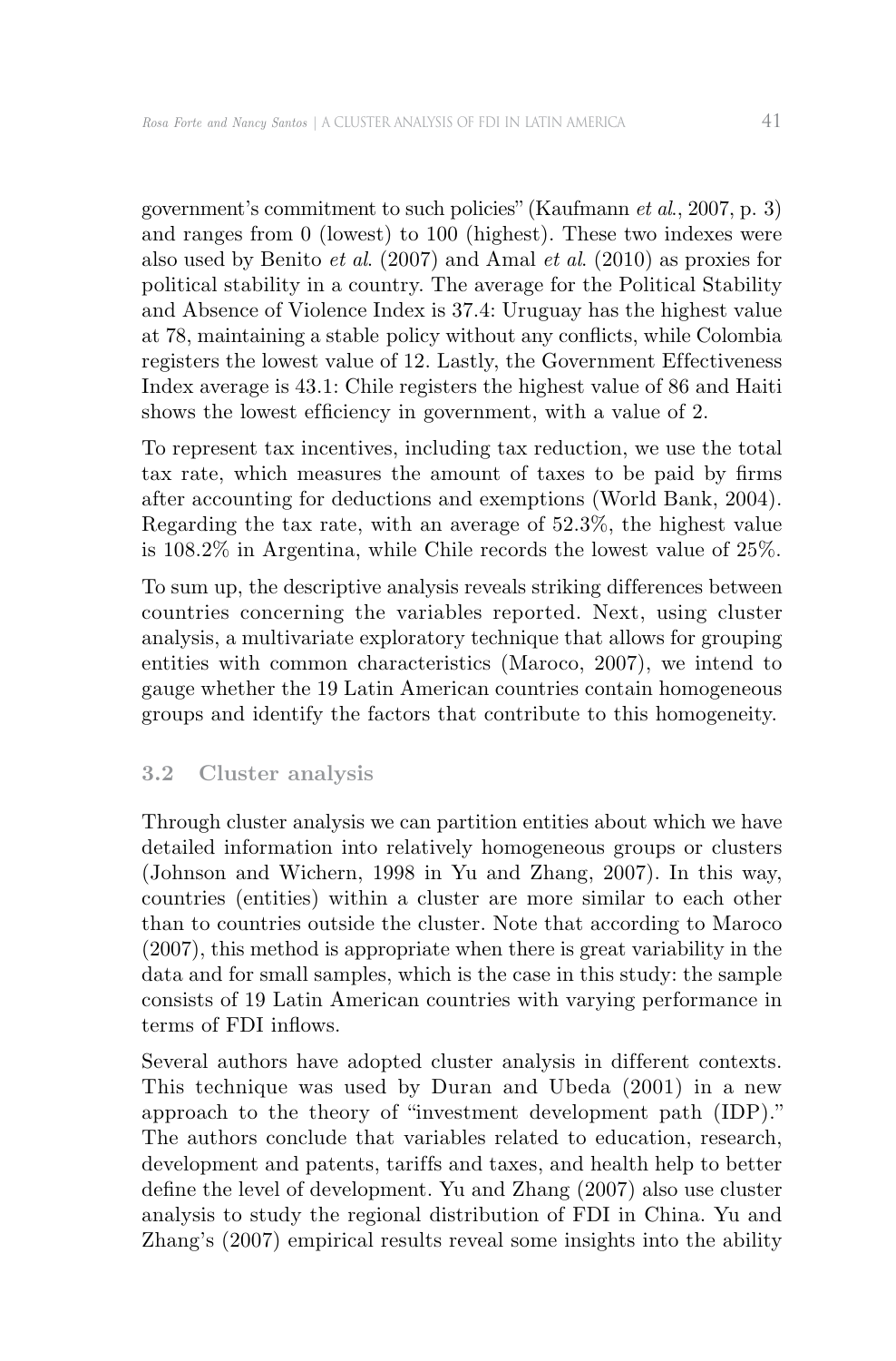of Chinese regions to attract FDI. For example, the authors conclude that Guangdong Province has the highest level of FDI, which is consistent with its leading position in hosting FDI and its perceived economic development. Yu and Zhang (2007) argue that the results of cluster analysis are consistent with reality. Additionally, Boudier-Bensebaa (2008, p. 38), analyzing "whether or not the differences in the FDI-assisted development paths among the CEECs have become more significant" also resort to cluster analysis in order to form more homogeneous groups of countries. Finally, the OECD (2012), in a study aimed at reviewing the experience of Costa Rica in terms of attracting knowledge-intensive FDI, also uses this technique to position Costa Rica in relation to its regional peers and emerging countries in Asia and the OECD.

As mentioned above, cluster analysis is a procedure of multivariate statistics that attempts to organize a set of entities (individuals or objects), for which detailed information is known in regard to several variables, into relatively homogenous groups (Maroco, 2007). In our study, the set of entities corresponds to 19 Latin American countries. The cluster analysis enables us to classify the countries on the basis of existing information, so that countries belonging to the same group are as similar as possible, and always more similar to the members of the same group than to members of other groups. Regarding the variables, in addition to FDI flows we focus on a set of economic, social, and institutional variables that are presented in Table 2. This analysis enables identification of groups of countries that are more likely to receive FDI and development of hypotheses concerning the structural relationships between variables (Maroco, 2007). Cluster analysis, therefore, shows how countries are positioned in relation to their regional peers, which is not possible using regression methods.<sup>6</sup>

The use of cluster analysis requires the definition of a similarity (or distance) measure between two countries and selection of an aggregation method that defines a split algorithm. For the aggregation, we apply the hierarchical method to form clusters.<sup>7</sup> Under the hierarchical clustering method each observation (country) is a small cluster at the beginning.

<sup>6.</sup> Note that cluster analysis is different from regression methods (e.g., OLS) since the aim of cluster analysis is to segment the data, dividing the sample based on the similarity of the observations, whereas regression methods are used to reveal relationships between dependent and independent variables (Liang, 2010).

<sup>7.</sup> There is a hierarchical and non-hierarchical method for the formation of clusters. We did not use the non-hierarchical method since it does not seek a dendrogram. Alternatively, it creates partitions among a fixed number of classes (the number of clusters must be chosen in advance) (Brochado, 2005).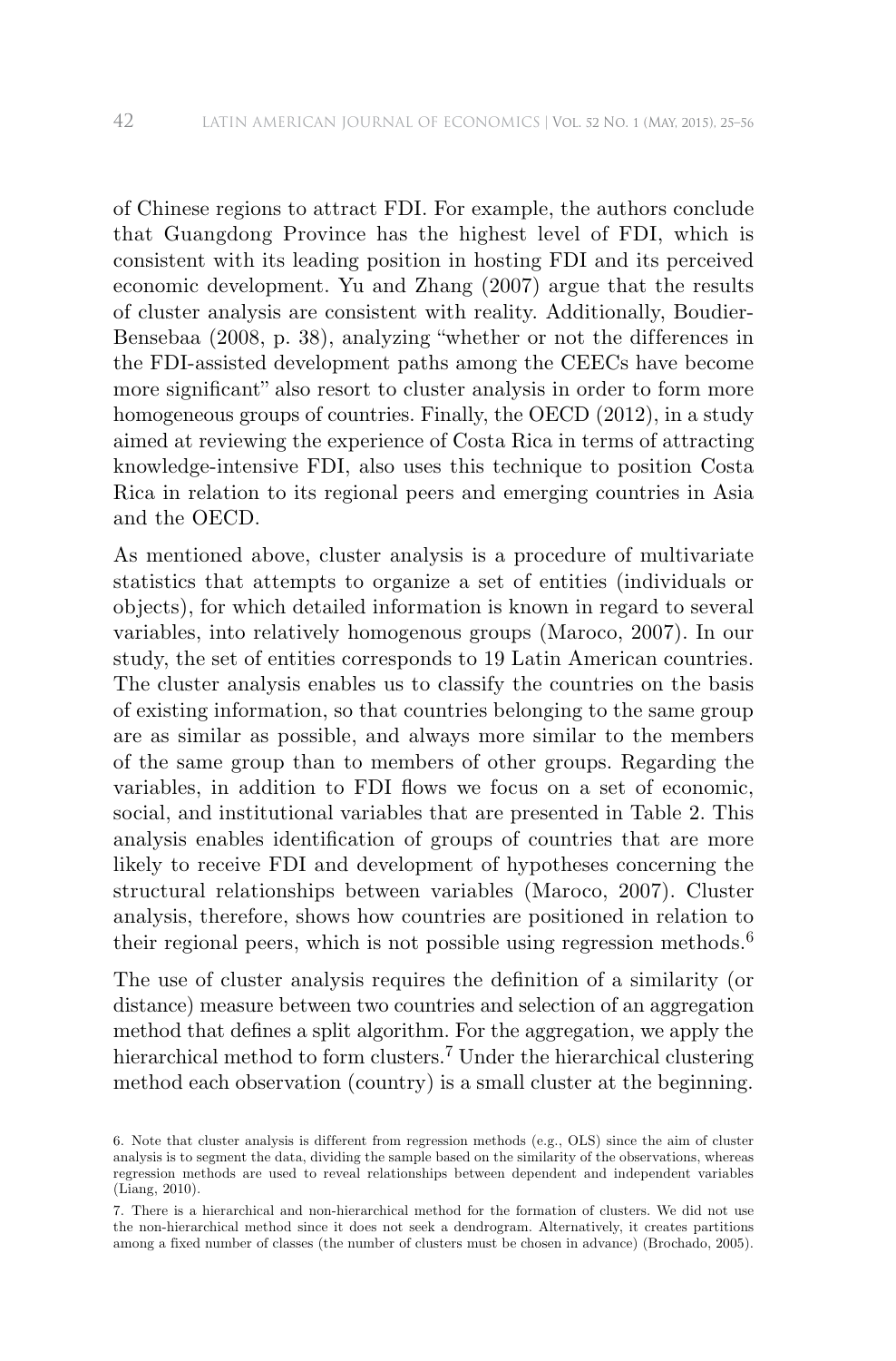Subsequently, the distances between clusters are calculated and the two closest clusters are merged to form a new, larger cluster (clusters are merged according to similarity). This procedure is repeated until all observations are merged into a final, large cluster that consists of the entire sample (Liang, 2010). Therefore, it becomes necessary to define a method of grouping the clusters. For the statistical method we use the method of the furthest distance (complete linkage or furthest neighbor).<sup>8</sup> In this method, the distance between two groups is the maximum distance between pairs of elements, which tends to produce more compact clusters (Brochado, 2005) and minimize the distance between clusters. This method is also one that produced an interpretable solution to the study, as confirmed by the dendrogram (Figure 3). Regarding the measure of similarity (distance), there are several possible measures (see Maroco, 2007 for a review of them). In our study we use the squared Euclidean distance, since it is the measure most frequently used in cluster analysis (Maroco,  $2007$ )<sup>9</sup>: The smaller the Euclidean distance, the smaller the dissimilarity (or the greater the similarity or proximity) between two countries, and the greater the Euclidean distance, the greater the dissimilarity (or distance) between the countries under analysis (Maroco, 2007). To avoid dependence on measurement units, we follow Kaufman and Rousseeuw's (2005) suggestion and standardize the data.

### **4. FDI in Latin America: Empirical results**

The present study seeks to analyze the regional distribution of FDI flows in Latin America using a cluster analysis method. This analysis will determine if there are homogeneous groups in the data with respect to the main attractiveness factors identified in the literature as explaining FDI flows to Latin America, such as market size and growth, level of trade openness, quality of infrastructure, human capital, production costs, and economic and political stability. The results are presented in Figure 3.

<sup>8.</sup> There are other connecting methods available for calculating the distance between clusters. We highlight the method of least distance (nearest neighbor) and other methods that tend to have intermediate characteristics between the two most extreme methods (Johnson, 1998 in Maroco, 2007).

<sup>9.</sup> According to the author (Maroco, 2007, quoting Johnson and Wichern, 2002), for *p* variables the Euclidean distance between individuals *i* and *j* is given by  $D_{ij} = \sqrt{\sum_{k=1}^{p} (x_{ik} - x_{ij})^2}$  where *xik* and *xjk* are the values of variable *k* in the subjects *i* and *j*, respectively.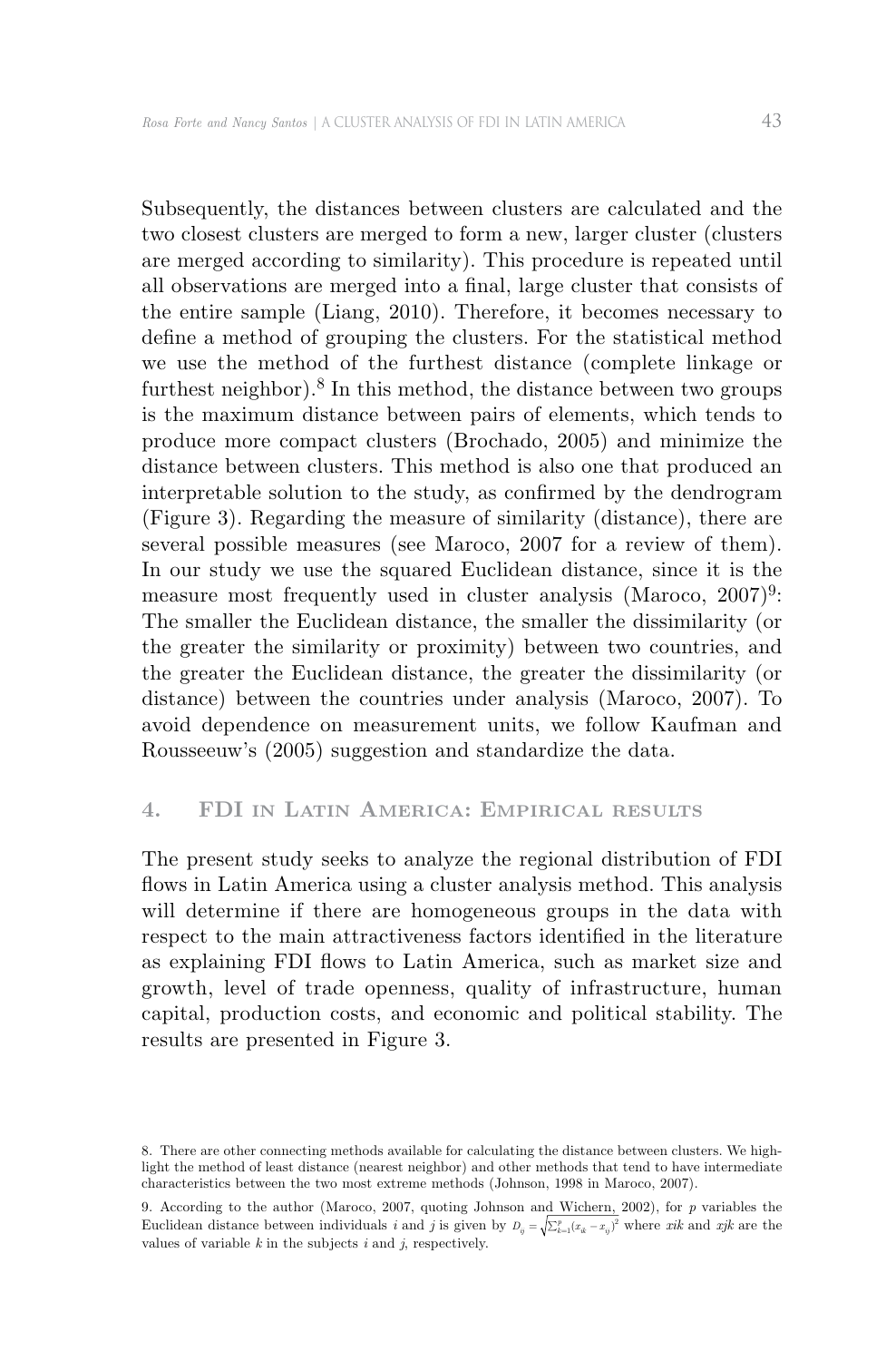

## **Figure 3. Cluster analysis dendrogram (2011)**

Source: Authors' calculations, using SPSS.

### **Table 3. Cluster analysis results, 2011**

| Cluster $1(6 \text{ countries})$ | Cluster $2(9 \text{ countries})$ | Cluster 3 (4 countries) |
|----------------------------------|----------------------------------|-------------------------|
| Peru $(7)$                       | Nicaragua $(2)$                  | Panama $(1)$            |
| $\text{Colombia}(9)$             | Honduras $(4)$                   | Chile $(3)$             |
| Brazil $(11)$                    | Dominican Republic (8)           | $Costa$ Rica $(5)$      |
| Argentina $(14)$                 | Bolivia $(10)$                   | Uruguay $(6)$           |
| Mexico $(15)$                    | Haiti $(12)$                     |                         |
| Venezuela (17)                   | Guatemala (13)                   |                         |
|                                  | Paraguay $(16)$                  |                         |
|                                  | $El$ Salvador $(18)$             |                         |
|                                  | Ecuador $(19)$                   |                         |
| Source: Authors' calculations.   |                                  |                         |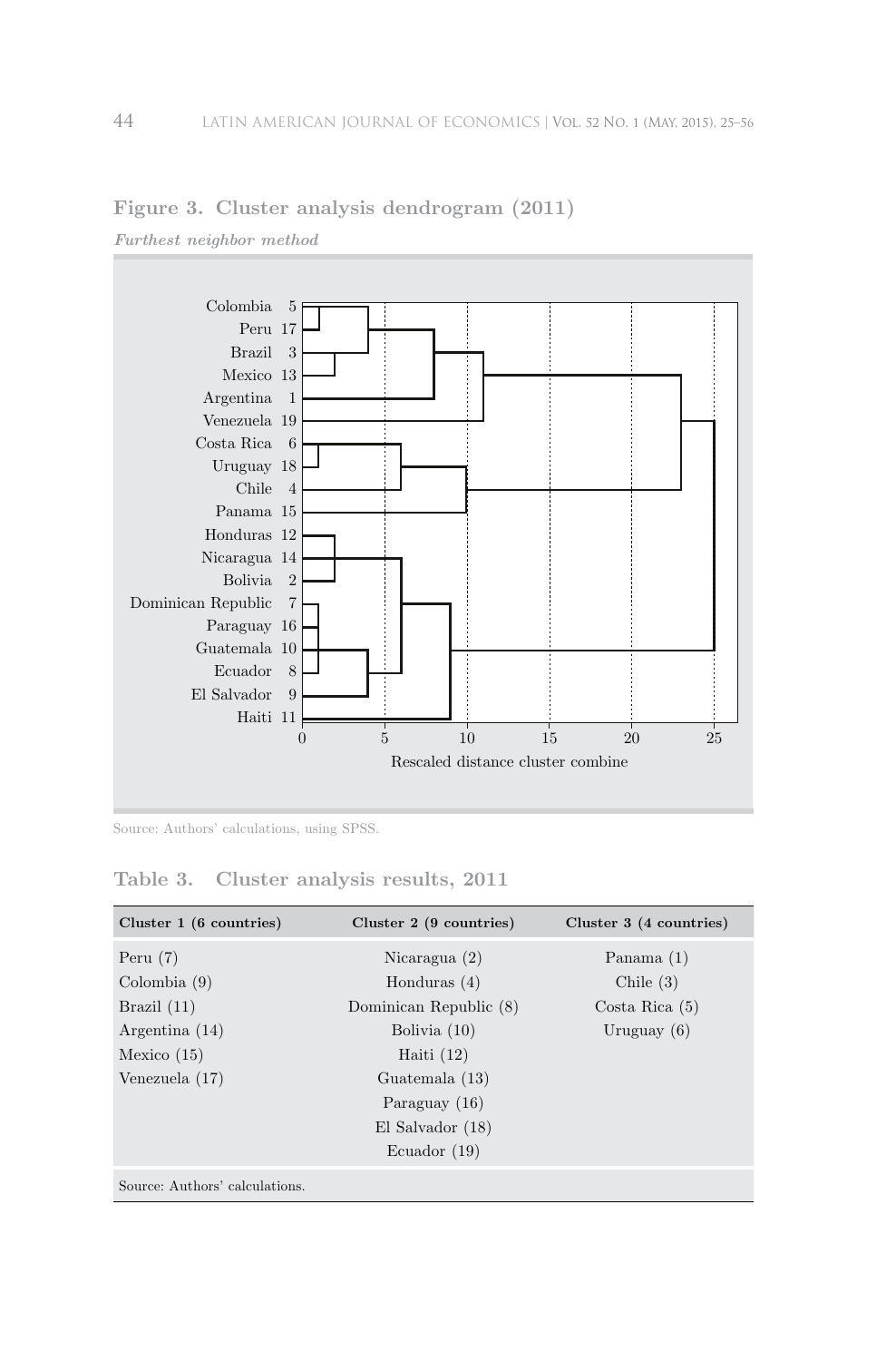From the dendrogram we obtain different structures (varying numbers of groups) by cutting the dendrogram at dif ferent levels. To obtain the optimum number of groups we use a visual inspection approach, that is, visually identifying classes that are relatively dense and entirely distinguishable from each other, such that more compact clusters are formed (Brochado, 2005). Thus, by making a horizontal cut at a distance of 15 (or 20), we obtain three groups (clusters). Countries within each cluster are shown in Table 3. Each country's ranking in terms of FDI as a percentage of GDP in 2011 is also presented in parentheses.

The group of four countries included in cluster 3 (see Table 3) suggests that this cluster has better performance in terms of FDI, since all the countries included present a value above average for FDI as a percentage of GDP variable. We then examine the three clusters by comparing the averages of several variables using the Kruskal-Wallis nonparametric test in order to verify if the differences are statistically significant (see Table 4).

According to Table 4, in terms of FDI (percentage of GDP), cluster 3 has a higher average than the other two clusters and the differences are statistically significant. Thus, the countries in cluster 3 may be regarded as the most attractive for FDI.

Concerning the variables usually identified in the literature as affecting FDI flows, we find that there are statistically significant differences between the three clusters in regard to several variables, namely GDP per capita, level of trade openness, the Logistics Performance Index, the number of telephone lines per 100 inhabitants, the literacy rate, the Control of Corruption Index, the Political Stability and Absence of Violence/Terrorism Index, and the Government Effectiveness Index. These variables, particularly GDP per capita, reflect a country's level of economic development (Thorn, 1968). Thus, the cluster analysis performed allows us to separate the 19 Latin American countries into three groups that each represent a quite distinct level of economic development. There are no statistically significant differences regarding the variables of GDP growth, inflation rate, minimum wage, and total tax rate.

Table 4 shows that cluster 3, which performs better in terms of FDI, also exhibits better performance in almost all of the variables, namely GDP per capita, level of trade openness, number of telephone lines per 100 inhabitants, literacy rate, and the three indexes related to institutional governance. This is in line with what we would expect according to FDI location determinants.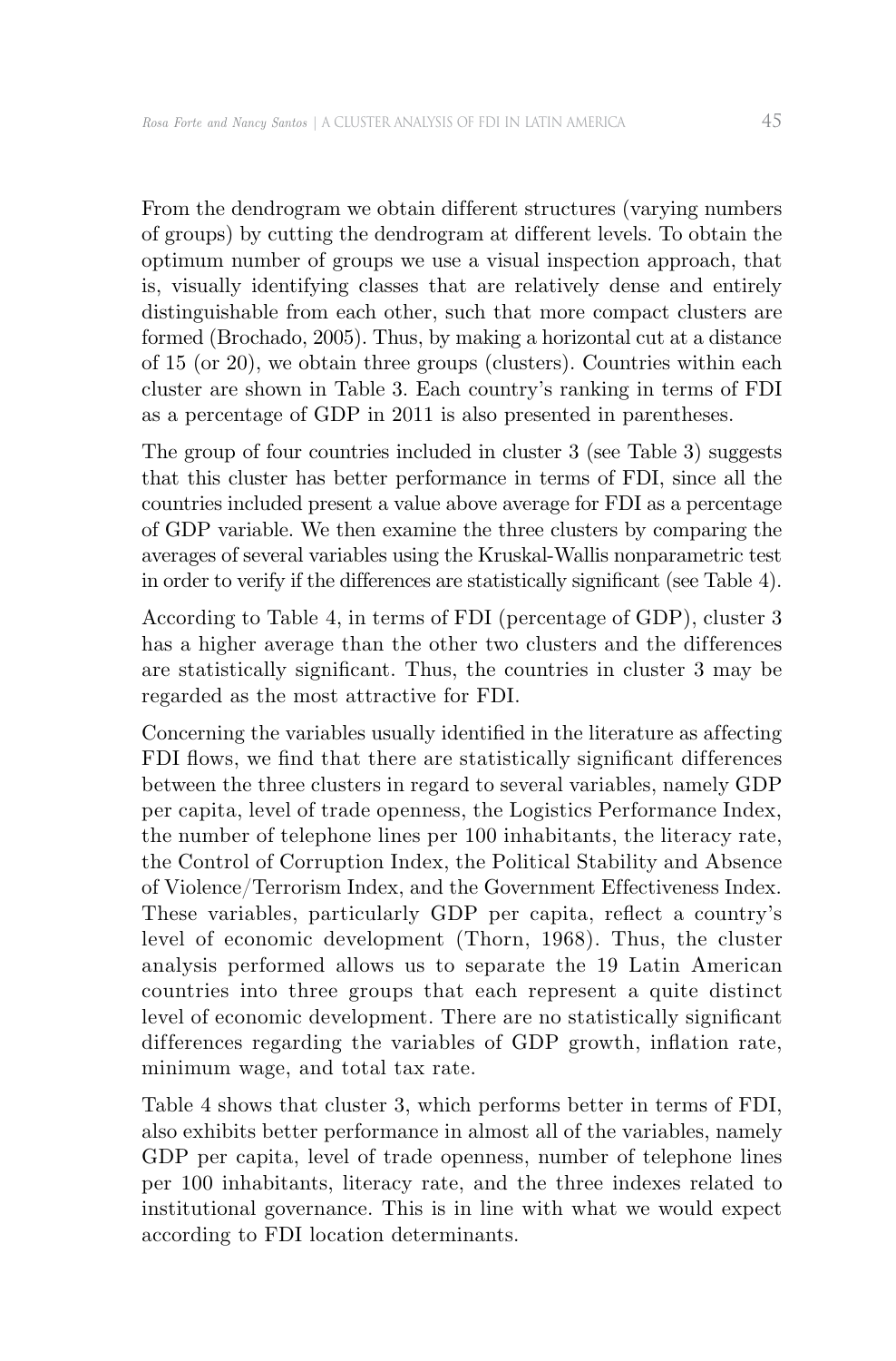| Proxy                                                                                                                                                                                                                                                        | All countries<br>(19) | $(6$ countries)<br>Cluster 1 | $(9$ countries)<br>Cluster <sub>2</sub> | $(4$ countries)<br>Cluster 3 | $p$ -value |
|--------------------------------------------------------------------------------------------------------------------------------------------------------------------------------------------------------------------------------------------------------------|-----------------------|------------------------------|-----------------------------------------|------------------------------|------------|
| FDI net inflows (% of GDP)                                                                                                                                                                                                                                   | 4.109                 | 2.807                        | 3.540                                   | 7.342                        | 0.042      |
| GDP per capita (current USD)                                                                                                                                                                                                                                 | 6,879.770             | 9,511.4869                   | 3,153.295                               | 1,316.767                    | 0.001      |
| R)<br>${\rm GDP}$ growth (annual                                                                                                                                                                                                                             | 5.461                 | 5.534                        | 4.801                                   | 6.836                        | 0.327      |
| Inflation rate                                                                                                                                                                                                                                               | 6.958                 | 8.192                        | 6.952                                   | 5.121                        | 0.272      |
| $(X + M) / GDP$                                                                                                                                                                                                                                              | 72.695                | 45.333                       | 81.644                                  | 93.600                       | 0.005      |
| Logistics Performance Index                                                                                                                                                                                                                                  | 2.528                 | 2.748                        | 2.324                                   | 2.658                        | 0.001      |
| 100 people)<br>Telephone lines (per                                                                                                                                                                                                                          | 15.005                | 19.088                       | 8.971                                   | 22.457                       | 0.003      |
| total (% of people ages 15 and above)<br>Literacy rate, adult t                                                                                                                                                                                              | 88.656                | 93.273                       | 81.988                                  | 96.731                       | 0.004      |
| Minimum wage per month (USD)                                                                                                                                                                                                                                 | 225.442               | 273.783                      | 176.478                                 | 263.100                      | 0.199      |
| Control of Corruption Index                                                                                                                                                                                                                                  | 42.263                | 42.667                       | 28.000                                  | 73.750                       | 0.010      |
| Political Stability and Absence of Violence / Terrorism index                                                                                                                                                                                                | 37.368                | 28.167                       | 32.222                                  | 62.750                       | 0.019      |
| Government Effectiveness Index                                                                                                                                                                                                                               | 43.105                | 46.167                       | 29.333                                  | 69.500                       | 0.005      |
| Total tax rate (% of profits)                                                                                                                                                                                                                                | 52.300                | 67.833                       | 46.611                                  | 41.800                       | 0.130      |
| Note: The significance level is 0.05 (shaded variables mean that we reject the null hypothesis that the distribution of the variable is the same across categories; in the<br>other situations, the null hypothesis holds)<br>Source: Authors' calculations. |                       |                              |                                         |                              |            |

**Table 4. Mean dif ferences among the three clusters (2011) - Kruskal-Wallis nonparametric test**

Table 4. Mean differences among the three clusters (2011) - Kruskal-Wallis nonparametric test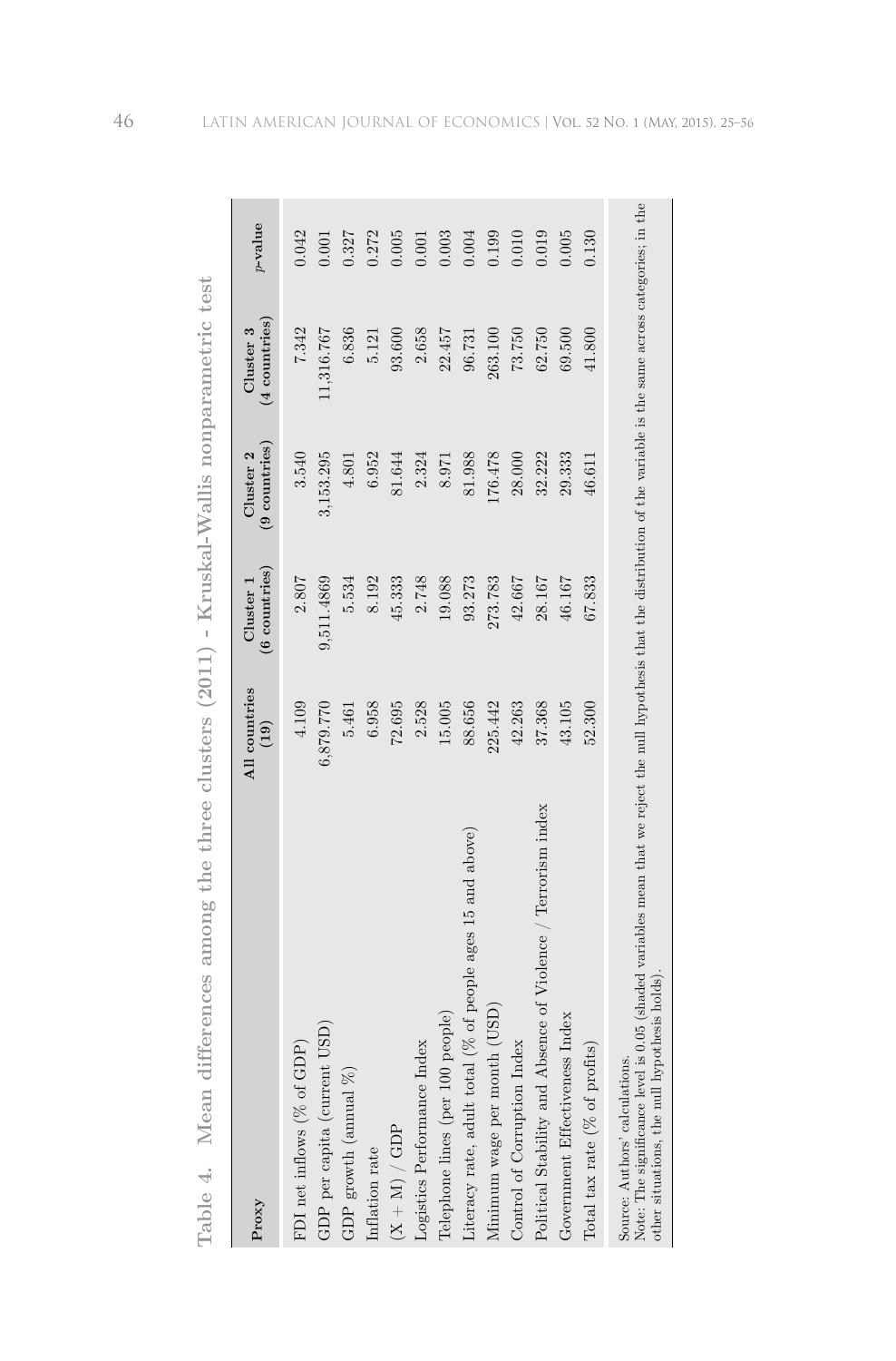Regarding the other two clusters (cluster 1 with six countries and cluster 2 with nine countries), both have an average FDI variable below the overall average (all countries), although cluster 2 has performed better. In terms of the remaining variables, cluster 2 also has better indicators for level of trade openness and political stability, suggesting that countries with higher scores in these variables also have better performance in terms of FDI.

In summary, we find that cluster 3, consisting of four countries (Chile, Panama, Uruguay, and Costa Rica), performs better in terms of a set of FDI determinants such as market size, level of trade openness, quality of infrastructure, human capital, and institutional governance.

In order to compare the evolution of country homogeneity profiles we perform a similar analysis for an earlier year (2005). From the dendrogram (Figure A1 in the Appendix), making a horizontal cut at a distance of 15 (or 20) we obtain two groups (clusters). The countries in each cluster are shown in Table 5. The results of the Kruskal-Wallis nonparametric test are presented in Table A1 in the Appendix.

| Cluster 1A (5 countries)       |                    | Cluster 2A (14 countries) |
|--------------------------------|--------------------|---------------------------|
| Chile                          | <b>Brazil</b>      | Guatemala                 |
| Panama                         | Mexico             | El Salvador               |
| Uruguay                        | Colombia.          | Nicaragua                 |
| Costa Rica                     | Peru               | Bolivia.                  |
| Argentina                      | Dominican Republic | Ecuador                   |
|                                | Venezuela          | Paraguay                  |
|                                | Honduras           | Haiti                     |
| Source: Authors' calculations. |                    |                           |

**Table 5. Cluster analysis results, 2005**

The group of five countries in cluster 1A (see Table 5) suggests that it has higher performance in terms of FDI, since almost all the countries (except Argentina) present an above average value for the FDI as a percentage of GDP variable. Cluster 1A also performs better in terms of other variables, namely GDP per capita, the Logistics Performance Index, the number of telephone lines per 100 inhabitants, the literacy rate, the Control of Corruption Index, the Political Stability and Absence of Violence/Terrorism Index, and the Government Effectiveness Index (Table A1 in the Appendix).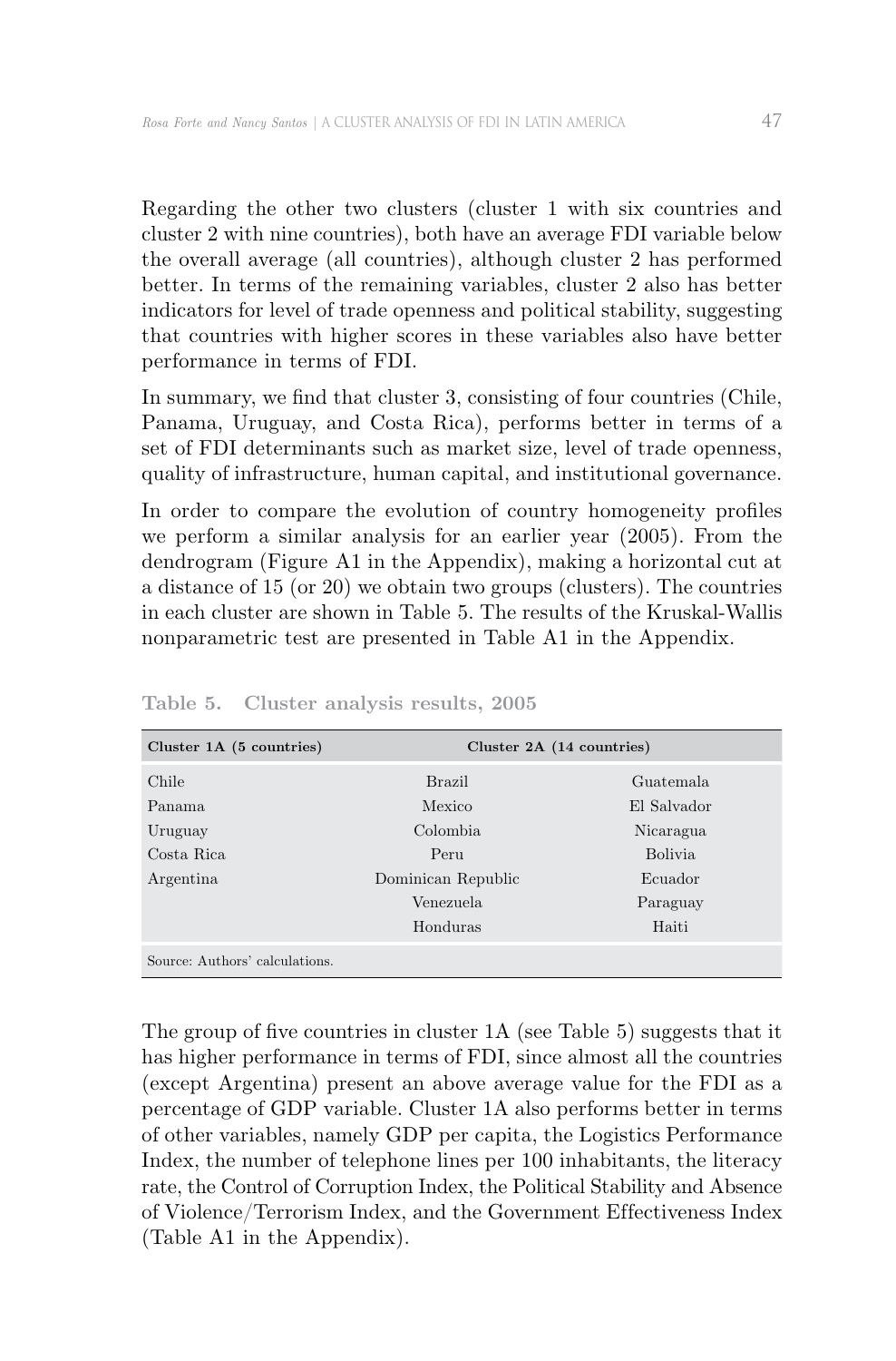Comparing Table 5 with Table 3, it is evident that between 2005 and 2011 Argentina moved away from the group of countries with the best performance in terms of FDI. Additionally, the other cluster (cluster 2A), which in 2005 comprised 14 countries, split into two clusters: one consisting of six countries and the other with the remaining nine countries (clusters 1 and 2, respectively). This division into two clusters indicates that the group of nine countries (cluster 2) became more attractive for FDI, performing better than the six countries in cluster 1. Since these two clusters also show statistically significant differences for other variables–in particular cluster 2 has on average better results for the level of trade openness and political stability variables–the growth between 2005 and 2011 seems to indicate that countries that evolve favorably in terms of these variables were able to capture more FDI. These results have important and encouraging policy implications, particularly for countries that have traditionally received smaller amounts of FDI, indicating that it is possible to attract FDI by promoting political stability and opening borders to international trade.

#### **5. Conclusions**

Increased global FDI flows in recent decades have resulted from the expansion of activities by MNEs abroad. This expansion has been sustained by several factors, including greater openness of more countries and industries to foreign direct investment, increased economic cooperation, privatization, improvements in transport and telecommunications infrastructure, and the growing availability of financial resources for FDI (UNCTAD, 2010). This expansion has largely taken place in developing countries, specifically in Latin America and Asia (UNCTAD, 2010). Although FDI flows fell worldwide in 2009 as a result of reduced access to credit and sluggish economic performance following the crisis (UNCTAD, 2010), not all countries were affected in the same way. In fact, in developed countries, notably in North America and Europe, there was a reduction in these flows while developing countries, particularly in Latin America and Asia, saw an increase (UNCTAD, 2010).

To understand the growth of FDI flows, particularly in Latin America, this study sought to examine the distribution of FDI in the region. Using cluster analysis, the 19 Latin American countries (Cuba was excluded due to missing data) were divided according to a set of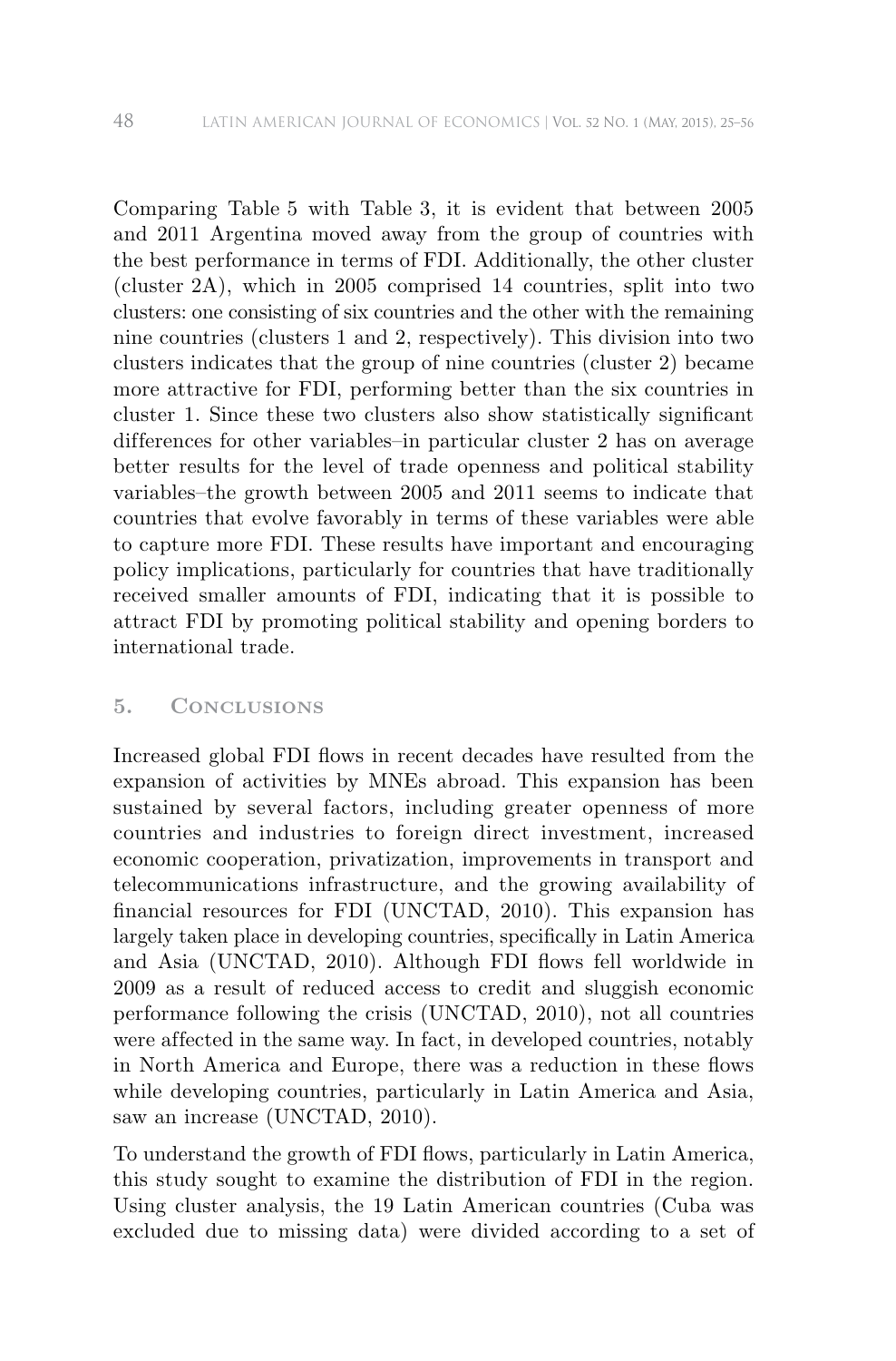variables directly related to FDI determinants such as market size (measured by GDP per capita), the quality of infrastructure (measured by the number of telephone lines per 100 inhabitants and a Logistics Performance Index), human capital (measured by literacy rates), and institutional governance (measured by the Control of corruption Index, the Political Stability and Absence of Violence Index, and the Government Effectiveness Index), among others.

According to the results of the cluster analysis, and based on the Kruskal-Wallis nonparametric test, in 2011 there were three clusters that show statistically significant differences in terms of several variables: FDI as a percentage of GDP, GDP per capita, level of trade openness, Logistics Performance Index, number of telephone lines per 100 inhabitants, literacy rate, Control of Corruption Index, Political Stability and Absence of Violence/Terrorism Index, and Government Effectiveness Index. Cluster 3, which consists of four countries (Chile, Panama, Uruguay, and Costa Rica), performs better on these variables that have been identified in the literature as influencing the attraction of FDI (except for the Logistics Performance Index). Additionally, a comparison of the homogeneity profiles between 2005 and 2011 reveals significant differences. In 2005 there were just two clusters, and the one with better performance in terms of FDI is made up of five countries, four of which remain in the cluster with the best FDI performance in 2011 (Argentina was no longer in that group). The fact that between 2005 and 2011 one of the clusters split into two clusters indicates that there were differences in FDI attraction patterns among the region's countries. The cluster analysis shows quite distinct levels of economic development among Latin American countries, suggesting that the group of countries with better performance in terms of certain variables is the one that also has the highest FDI flows.

The cluster of countries with the highest levels of development (Chile, Panama, Uruguay, and Costa Rica) is also the cluster in which FDI is above average; this may indicate, in line with the results obtained by other authors (e.g., Tuman and Emmert, 1999; Bengoa and Sanchez-Robles, 2003; Santana and Vieira, 2005; Biglaiser and Saats, 2010; Ramirez, 2010) that market size, quality of infrastructure, trade openness, and political stability are important determinants of FDI in Latin America.

It should be noted, however, that this study has some limitations, including gaps in the statistical information regarding most of the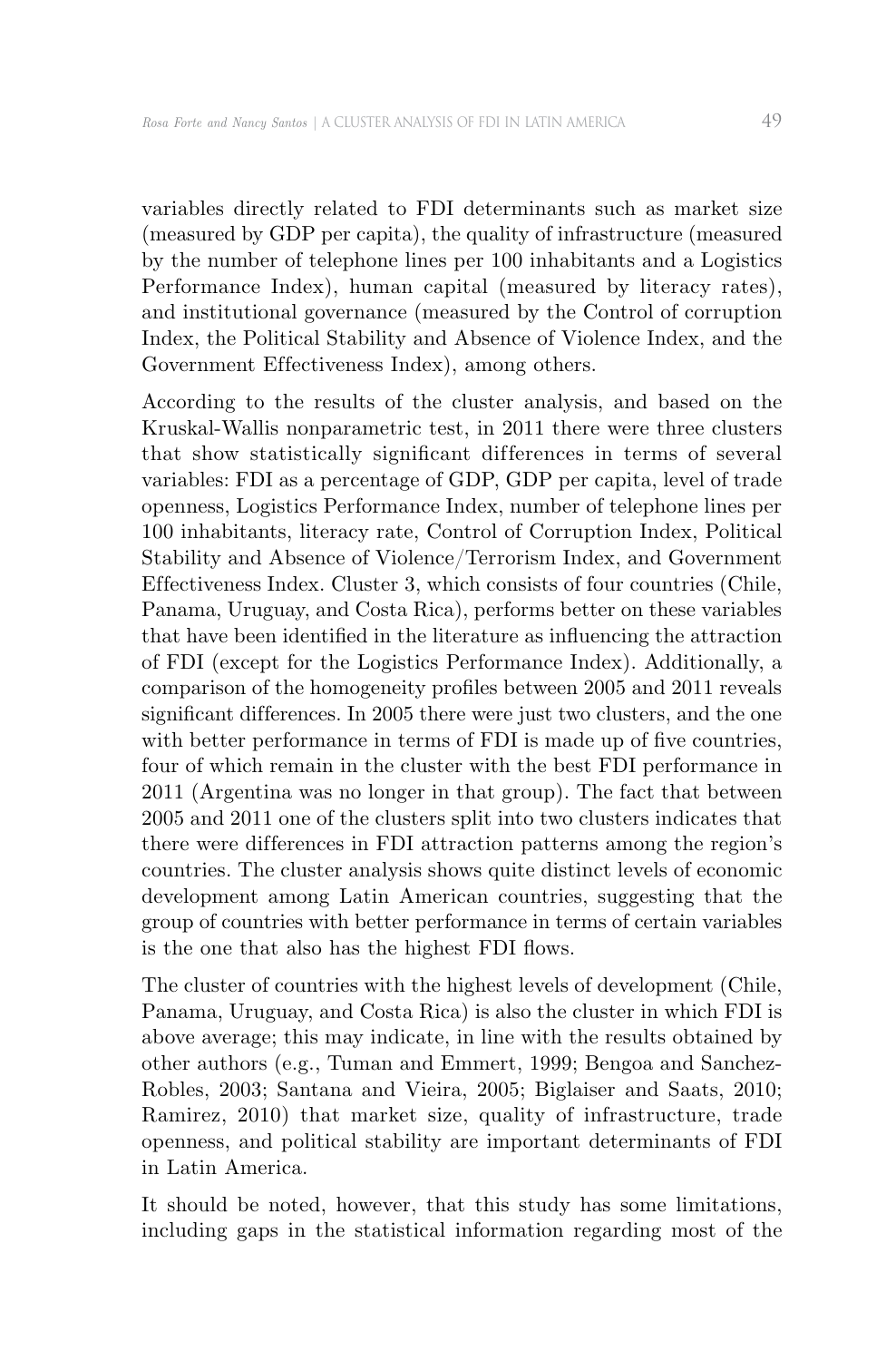selected variables; this is particularly true for Cuba, causing its exclusion from the analysis. In future studies on FDI in Latin America it would be interesting to study whether it is possible to prove the importance of the variables examined in this paper as determinants of FDI using multivariate econometric analysis.

In terms of policy implications, the governments of host countries with lower FDI inflows should increase their support for promoting and sustaining investment to generate development and economic growth, defining the best government policy for this purpose along the lines of Pastor and Hilt (1993) and Jensen (2003) concerning the political regime and political stability. Additionally, since the empirical results reveal insights into the ability of countries to attract FDI, they are important to those making decisions about future investment.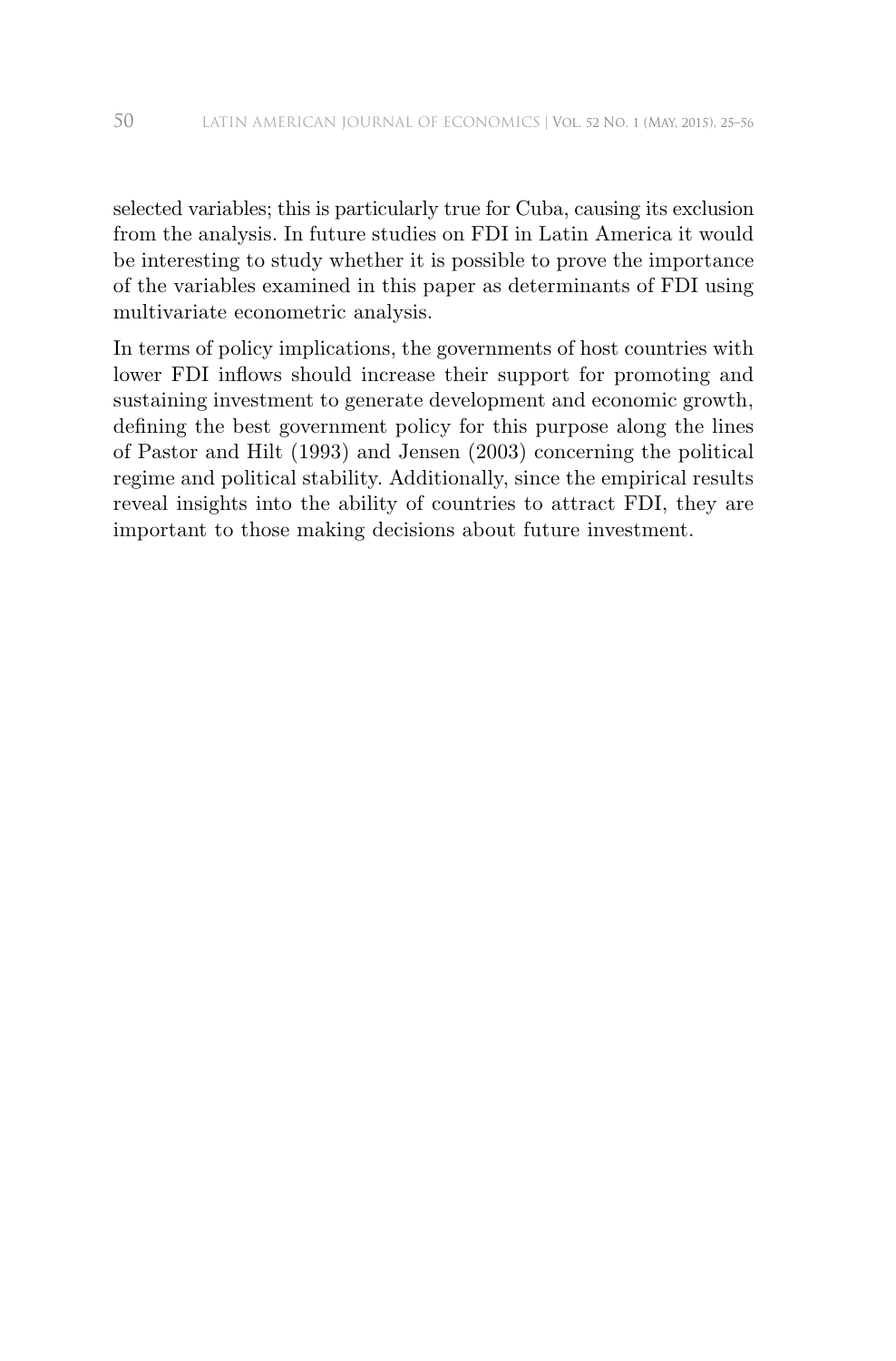#### **References**

- Amal, M. and F. Seabra (2007), "Determinantes do IDE na América Latina: Uma perspectiva institucional,*" Revista Economia* **8**(2): 231–47.
- Amal, M., B. Tomio, and H. Raboch (2010), "Determinants of foreign direct investment in Latin America," *Globalization, Competitiveness and Governability*, 4(3): 116-133.
- Asiedu, E. (2006), "Foreign direct investment in Africa: The role of natural resources, market size, government policy, institutions and political instability," *World Economy* **29**(1): 63–77.
- Bengoa, M. and B. Sanchez-Robles (2003), "Foreign direct investment, economic freedom and growth: New evidence from Latina America," *European Journal of Political Economy* **19**(3): 529–45.
- Benito, S., A. Cunha, M. Lélis, and J. Bichara (2007), "O IDE espanhol na América Latina: Determinantes e impactos,*" Cadernos PROLAMIUSP* **6**(1): 149–86.
- Bevan, A. and S. Estrin (2004), "The determinants of FDI into European transition economies," *Journal of Comparative Economic*s **32**(2): 775–87.
- Biglaiser, G. and D. Brown (2004), "Political stability and foreign direct investment in Latin America," *Western Political Science Association* **9**(2),11-13.
- Biglaiser, G. and J. Staats (2010), "Do political institutions affect foreign direct investment? A survey of U.S. corporations in Latin America," *Political Research Quarterly* **63**(3): 508–22.
- Biswas, R. (2002), "Determinants of foreign direct investment," *Review of Development Economics* **6**(3): 492–504.
- Bloningen, B.A. (2005). "A Review of the Empirical Literature on FDI Determinants". *Atlantic Economic Journal*. 33 (4), 383-403.
- Botrić, V. and L. Škuflić (2006), "Main determinants of foreign direct investment in Southeast European countries," *Transition Studies Review*, **13**(2): 359–77.
- Boudier-Bensebaa, F. (2008), "FDI-assisted development in light of the investment development path paradigm: Evidence from Central and Eastern European countries," *Transnational Corporations* **17**(1): 37–67.
- Brewer, T.A. (1993), "FDI in emerging market countries," in Oxelheim, L., ed., *The global race for FDI*: *Prospects for the future.* Berlin: Springer-Verlag.
- Brochado, A. (2005), "A análise de clusters: técnica de classificação na análise espacial," in Costa, J. S., ed., *Compêndio de Economia Regional*. Associação Portuguesa para o Desenvolvimento Regional: 733–57.
- Bucheli, M. and R. Aguilera (2010), "Political survival, energy policies, and multinational corporations," *Management International Review* **50**(3): 347–78.
- Cheung, Y-W. and X. Qian (2009), "Empirics of China's outward direct investment," *Pacific Economic Review* **14**(3): 312–41.
- Choong, C. and S. Lam (2010), "The determinants of foreign direct investment in Malaysia: A revisit," *Global Economic Review* **39**(2): 175–95.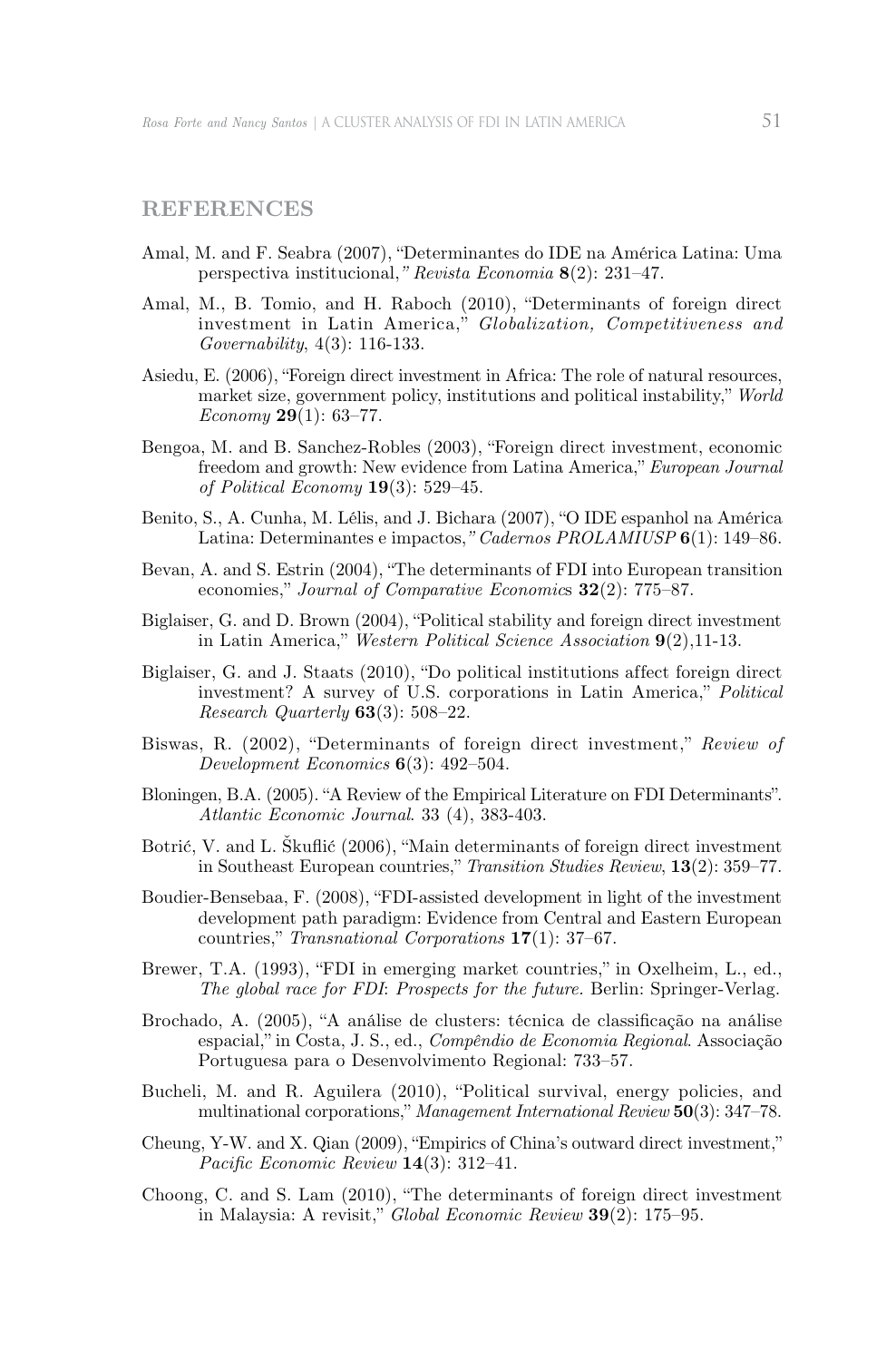- Cleeve E. (2008), "How effective are fiscal incentives to attract FDI to Sub-Saharan Africa?" *The Journal of Developing Areas* **42**(1): 135–53.
- Deichmann, J.I., A. Eshghi, D.M. Haughton, S. Sayek, and N.C. Teebagy (2003), "Foreign direct investment in the Eurasian transition states," *Eastern European Economics* **41**(1): 5–34.
- Dunning, J. (2001), "The eclectic (OLI) paradigm of international production: Past, present and future," *The Economics of Business* **8**(2): 173–90.
- Dunning, J. (1980), "Toward an eclectic theory of international production: Some empirical tests," *Journal of International Business Studies* **11**(1): 9–31.
- Dunning, J. and S. Lundan (2008), *Multinational enterprises and the global economy*. Edward Elgar: Cheltenham, U.K.
- Duran, J.J. and F. Ubeda (2001), "The investment development path: a new empirical approach and some theoretical issues," *Transnational Corporations* **10**(2): 1–34.
- ECLAC (2009), *O investimento estrangeiro directo na América Latina e no Caribe. Relatório 2009*. New York: Economic Commission for Latin America and the Caribbean, United Nations.
- Harms, P. and H. Ursprung (2002), "Do civil and political repression really boost foreign direct investments?" *Economic Inquiry* **40**(4): 651–64.
- International Monetary Fund (1993), *Balance of payment manual, 5th edition*, Washington, D.C.: IMF Publications.
- Janicki, H. and P. Wunnava (2004), "Determinants of foreign direct investment: Empirical evidence from EU accession candidates," *Applied Economics* **36**: 505–9.
- Jensen, N. (2003), "Democratic governance and multinational corporations: Political regimes and inflows of foreign direct investment," *International Organization* **57**(3): 587–616.
- Kaufman, L. and P. Rousseeuw (2005), *Finding Groups in Data: An Introduction to Cluster Analysis*. Hoboken, NJ: John Wiley & Sons.
- Kaufmann, D., A. Kraay, and M. Mastruzzi (2007), "Governance matters VI: Aggregate and individual governance indicators for 1996-2006," World Bank Policy Research Working Paper 4280.
- Ledyaeva, S. (2009), "Spatial econometric analysis of foreign direct investment determinants in Russian regions," *World Economy* **32**(4): 643–66.
- Liang, H. (2010), "Three essays on the determinants of foreign direct investment" (PhD thesis), The City University of New York.
- Maroco, J. (2007), *Análise estatistica Com utilização do SPSS.* Lisbon: Edições Sílabo.
- Marr, A. (1997), "FDI flows to low income countries: a review of the evidence," Overseas Development Institute Briefing Paper.
- Mlambo, K. (2005), "Reviving foreign direct investments in Southern Africa: Constraints and policies," *African Development Review* 17(3): 552–79.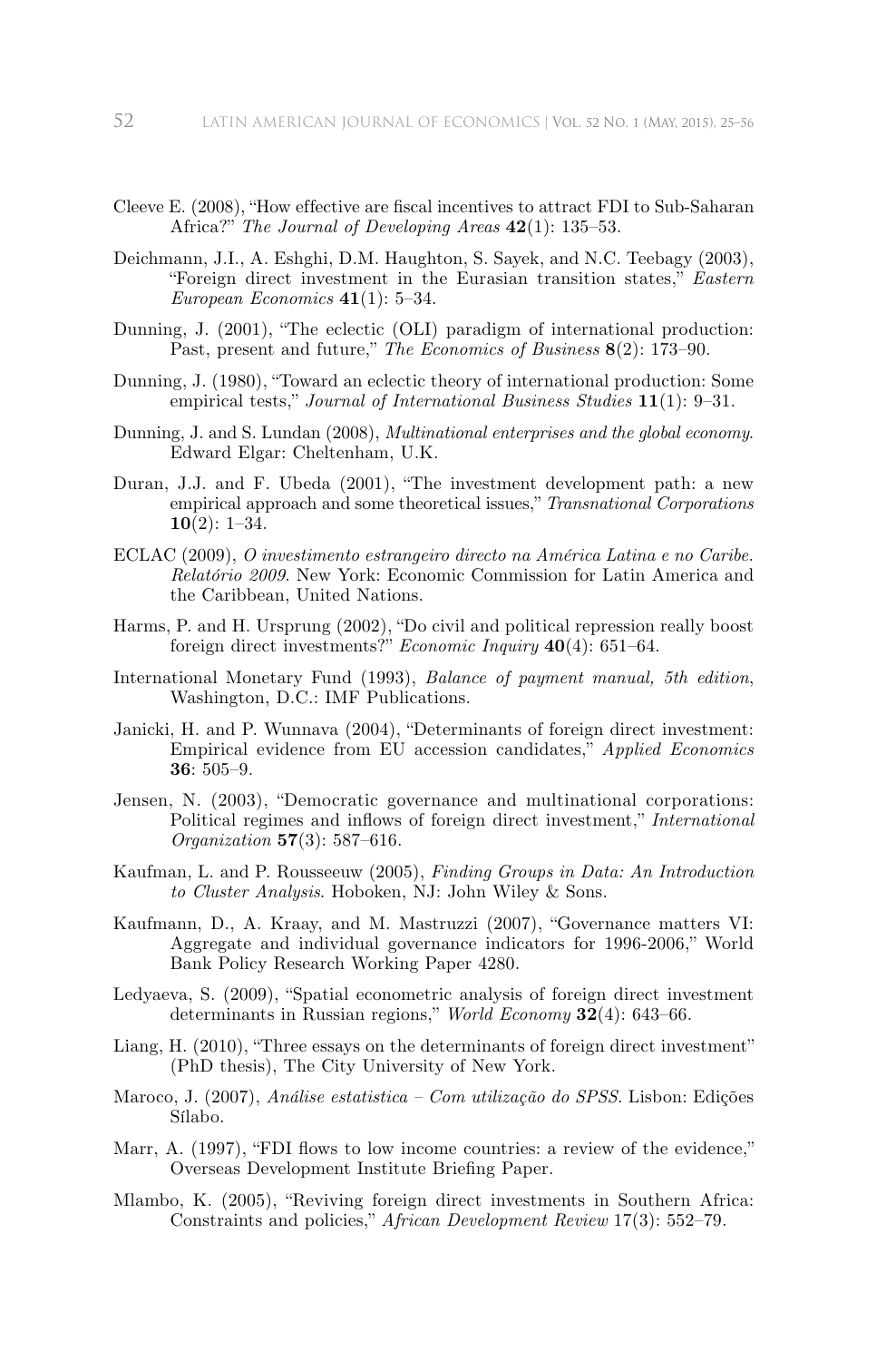- Mohamed, S.E and M.G. Sidiropoulos (2010), "Another look at the determinants of foreign direct investment in MENA countries: An empirical investigation," *Journal of Economic Development* **35**(2): 75–95.
- Neumayer, E. and L. Spess (2005), "Do bilateral investment treaties increase foreign direct investment to developing countries?" *World Development* **33**(10): 1567–85.
- Nonnenberg, M. and M. Mendonça (2005), "Determinantes do IDE em países em desenvolvimento," *Estudos Economicos* **35**(2): 631–55.
- Organisation for Economic Cooperation and Development (OECD) (2012), "Attracting knowledge-intensive FDI to Costa Rica: Challenges and policy options," Making Development Happen Series 1, OECD Development Centre.
- Oneal, J. (1994), "The affinity of foreign investors for authoritarian regimes," *Political Research Quarterly* **47**(3): 565–89.
- Pastor, M. and E. Hilt (1993), "Private investment and democracy in Latin America," *World Development* **21**(4): 489–507.
- Porzecanski, R. and K. Gallagher (2007), "Economic reform and foreign direct investment in Latin America: A critical assessment," *Progress in Development Studies* **7**(3): 217–33.
- Ramirez, M. (2010), "Economic and institutional determinants of FDI flows to Latin America: A panel study," Trinity College Department of Economics Working Paper 10-03.
- Root, F.R. and A.A. Ahmed (1978), "The influence of policy instruments on manufacturing direct foreign investment in developing countries," *Journal of International Business Studies* **9**(2): 81–93.
- Santana, J. and G. Vieira (2005), "Factores de atracção do IDE na América Latina: O papel da abertura económica," *Revista da Fapese* **2**(1): 37–50.
- Thorn. R. (1968), "Per capita income as a measure of economic development," *Journal of Economics*, 28(2): 206–16.
- Transparency International (2012), "What is the corruption perceptions index  $(CPI)$ ?" at http://cpi.transparency.org/cpi2012/in\_detail/#myAnchor1, accessed on December 18, 2012.
- Treviño, J. and F. Mixon (2004), "Strategic factors affecting foreign direct investment decisions by multinational enterprises in Latin America," *Journal of World Business* **39**(3): 233–43.
- Tuman, J. and C. Emmert (1999), "Explaining Japanese foreign direct investment in Latin America, 1979-1992," *Social Science Quarterly* **80**(3): 539–55.
- United Nations Conference on Trade and Development (UNCTAD) (2010), *World investment report 2010: Investing in a low-carbon economy*. Geneva: United Nations.
- UNCTAD (2012), *World investment report 2012: Towards a new generation of investment policies*. Geneva: United Nations.
- UNCTAD (2013a). *Investment country profiles: Chile*. Geneva: United Nations.
- UNCTAD (2013b). *Investment country profiles: Mexico*. Geneva: United Nations.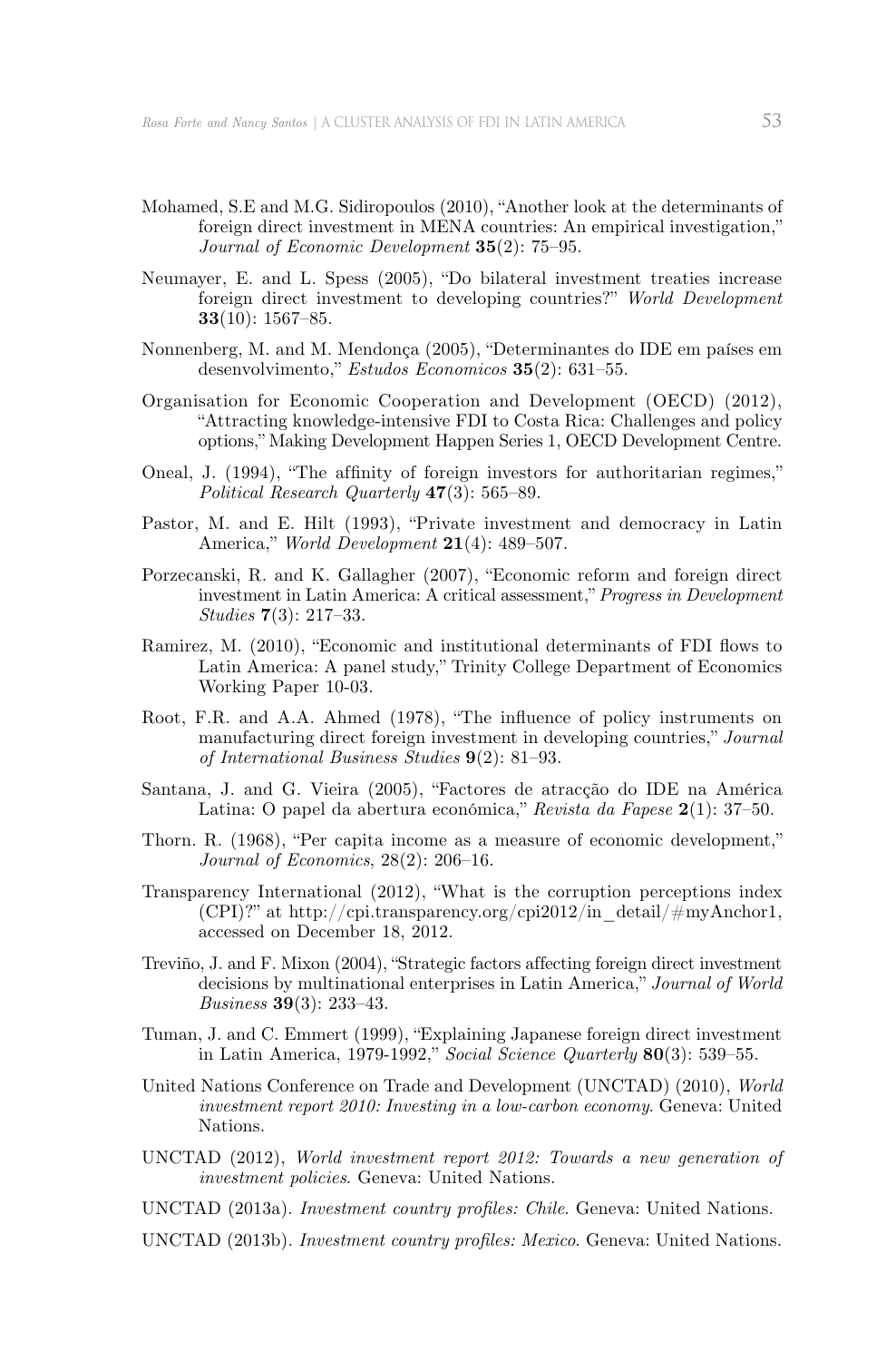- Vijayakumar, N., P. Sridharan, and K.C.S. Rao (2010), "Determinants of FDI in BRICS countries: A panel analysis," *International Journal of Business Science and Applied Management* **5**(3): 1–13.
- Yang, J.Y.Y., N. Groenewold, and M. Tcha (2000), "The determinants of foreign direct investment in Australia," *The Economic Record* **76**(232): 45–54.
- Yu, T. and M. Zhang (2007), "Multivariate analysis of foreign direct investment in China," *Journal of Applied Business Research* **23**(2): 21–9.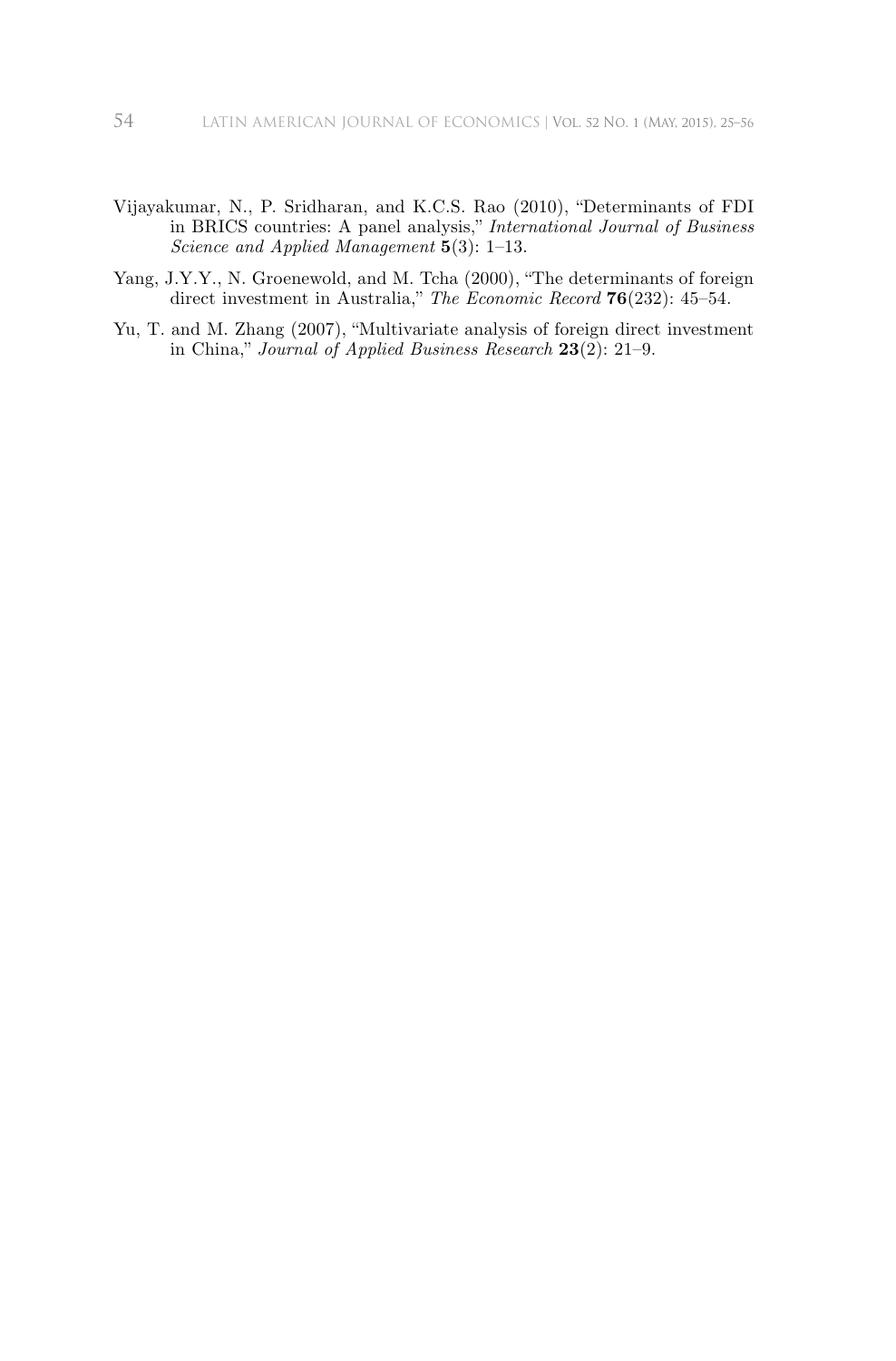## **Appendix**

### **Figure A1. Cluster analysis dendrogram (2005): Furthest neighbor method**



Source: Authors' calculations, using SPSS.